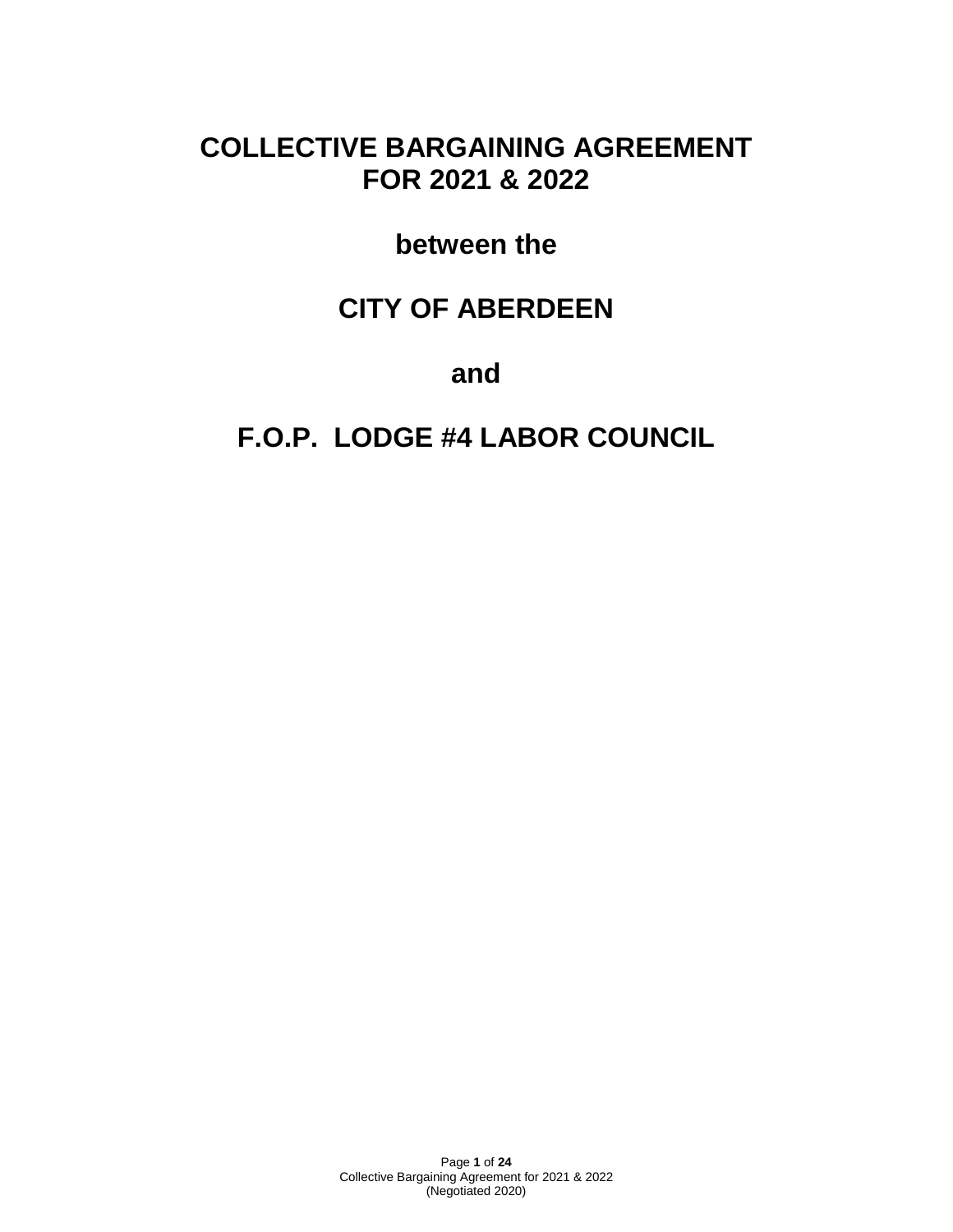| IN | ٩D |  |
|----|----|--|
|----|----|--|

| <b>CONTENTS</b> | <b>PAGE</b> |
|-----------------|-------------|
| Article 1       |             |
|                 |             |
| Article 2       |             |
|                 |             |
| Article 3       |             |
| Article 4       |             |
|                 |             |
| Article 5       |             |
|                 |             |
| Article 6       |             |
|                 |             |
| Article 7       |             |
|                 |             |
|                 |             |
|                 |             |
|                 |             |
|                 |             |
|                 |             |
|                 |             |
|                 |             |
|                 |             |
|                 |             |
|                 |             |
| Article 8       |             |
|                 |             |
| Article 9       |             |
|                 |             |
| Article 10      |             |
|                 |             |
| Article 11      |             |
| Article 12      |             |
|                 |             |
| Article 13      |             |
|                 |             |
| Article 14      |             |
|                 |             |
| Article 15      |             |
|                 |             |
| Article 16      |             |
| Article 17      |             |
|                 |             |
|                 |             |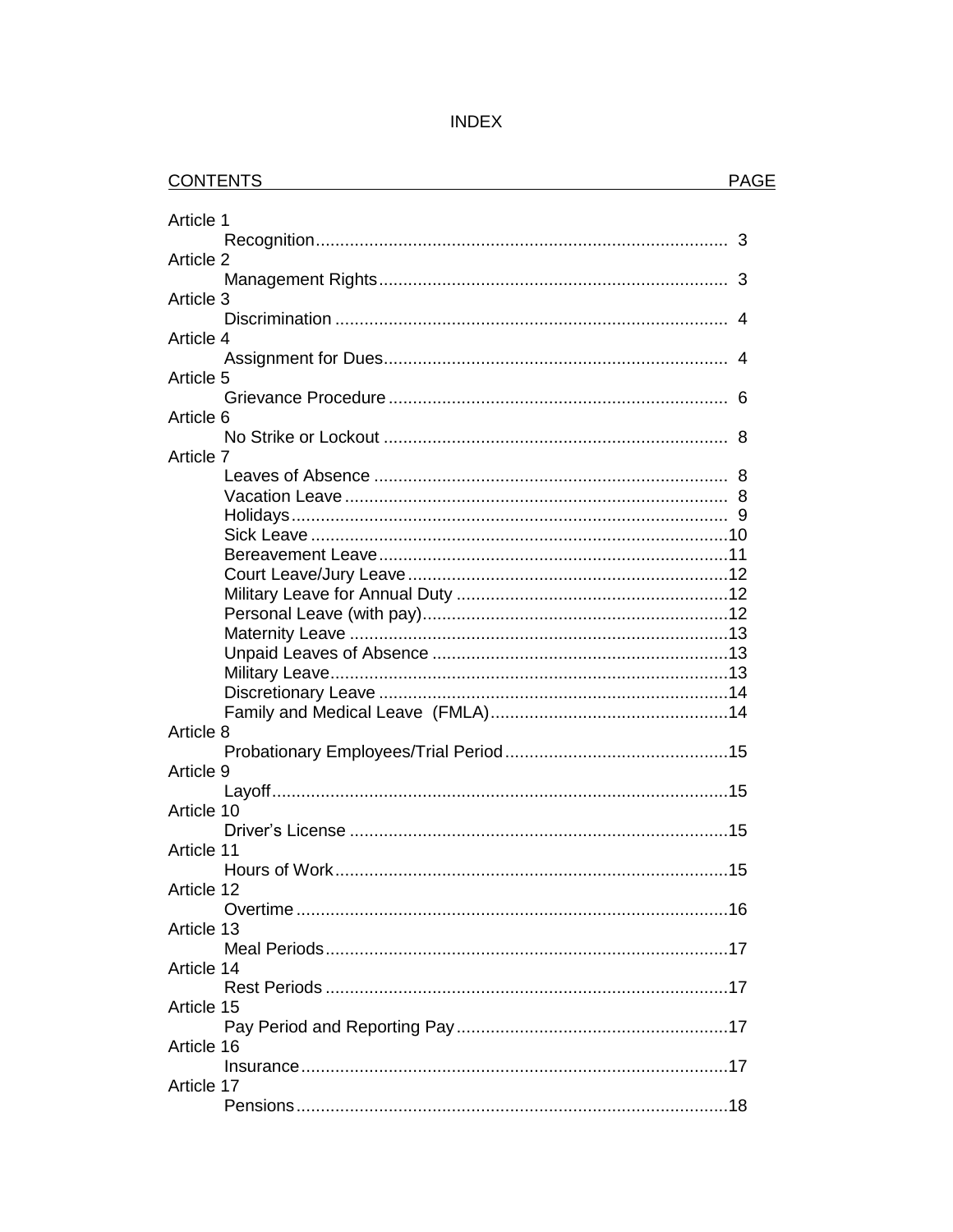| Article 18                                                |     |
|-----------------------------------------------------------|-----|
|                                                           |     |
| Article 19                                                |     |
|                                                           |     |
| Article 20                                                |     |
|                                                           |     |
| Article 21                                                |     |
|                                                           |     |
| Article 22                                                |     |
|                                                           |     |
| Article 23                                                |     |
|                                                           |     |
| Article 24                                                |     |
|                                                           |     |
| Article 25                                                |     |
|                                                           | .22 |
| Article 26                                                |     |
|                                                           | .22 |
| Article 27                                                |     |
|                                                           | 22  |
| Article 28                                                |     |
|                                                           |     |
| Article 29                                                |     |
| Interpretation of this Agreement-Resolution of Disputes23 |     |
|                                                           |     |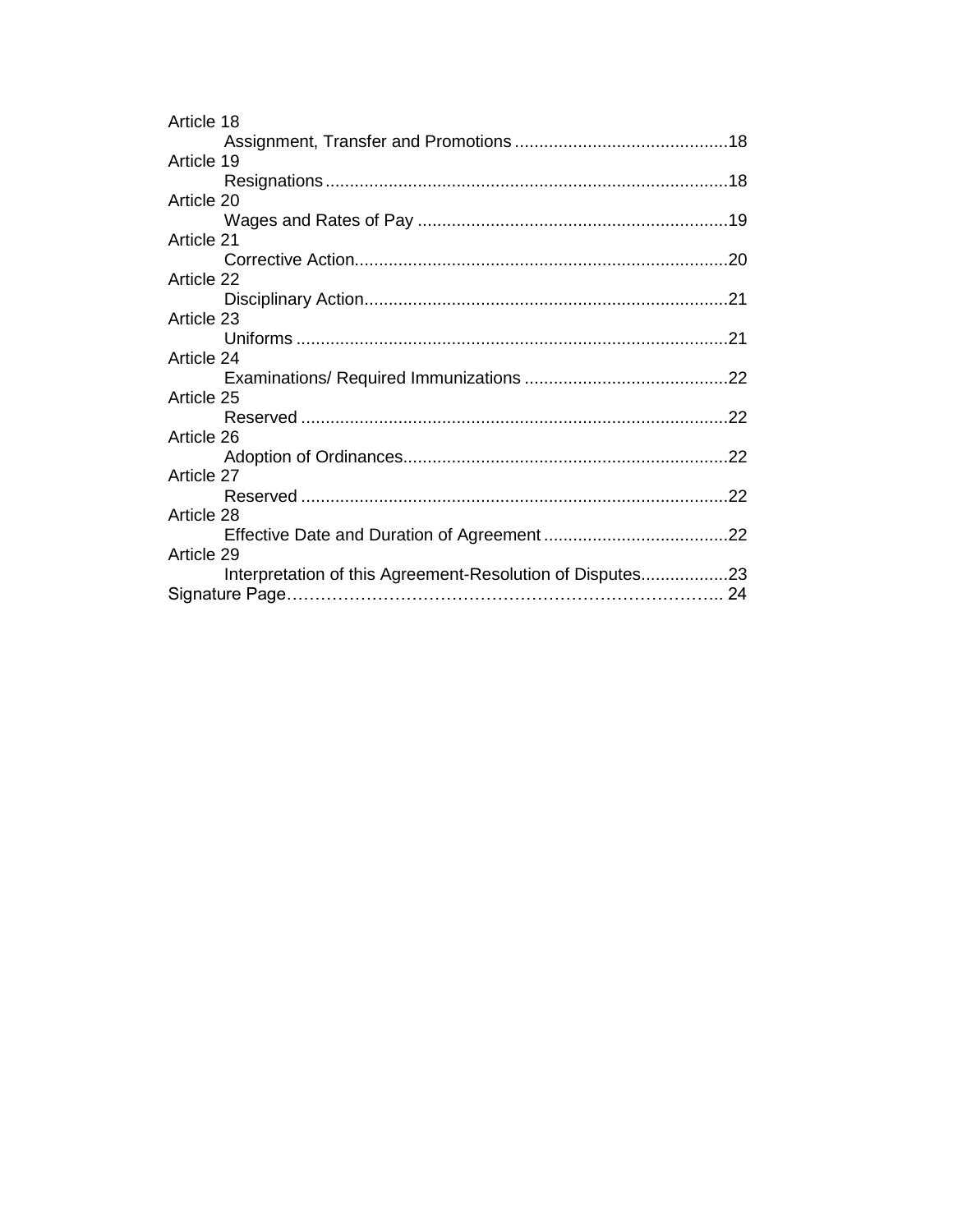#### **COLLECTIVE BARGAINING AGREEMENT BETWEEN THE CITY OF ABERDEEN AND F.O.P. LODGE #4 LABOR COUNCIL**

This Agreement made and entered into at Aberdeen, South Dakota, pursuant to the provisions of SDCL 3-18-8, by and between the City of Aberdeen, a South Dakota municipal corporation, hereinafter called the City, and F.O.P. Lodge #4 Labor Council, hereinafter referred to as the Labor Council or the Union.

#### **WITNESSETH:**

**WHEREAS,** both of the parties to this Agreement are desirous of reaching an amicable understanding with respect to the employer-employee relationship which exists between the City and the employees covered by this Agreement and to enter into a complete agreement covering wages, rates of pay, hours of work and other conditions of employment, and,

**WHEREAS,** the parties recognize that all of the provisions of this Agreement must meet the requirements and procedures required by law and the provisions of the statutes of the State of South Dakota, and

**WHEREAS,** the parties do hereby acknowledge that this Agreement is the result of the unlimited right and opportunity afforded each of the parties to make any and all demands and proposals with respect to the wages, rates of pay, hours of work and other conditions of employment with respect to the unit of employees covered hereby,

**NOW, THEREFORE,** in consideration of the execution of this Agreement and covenants and agreements mutually expressed herein and arrived at by the parties hereto, it is hereby agreed as follows: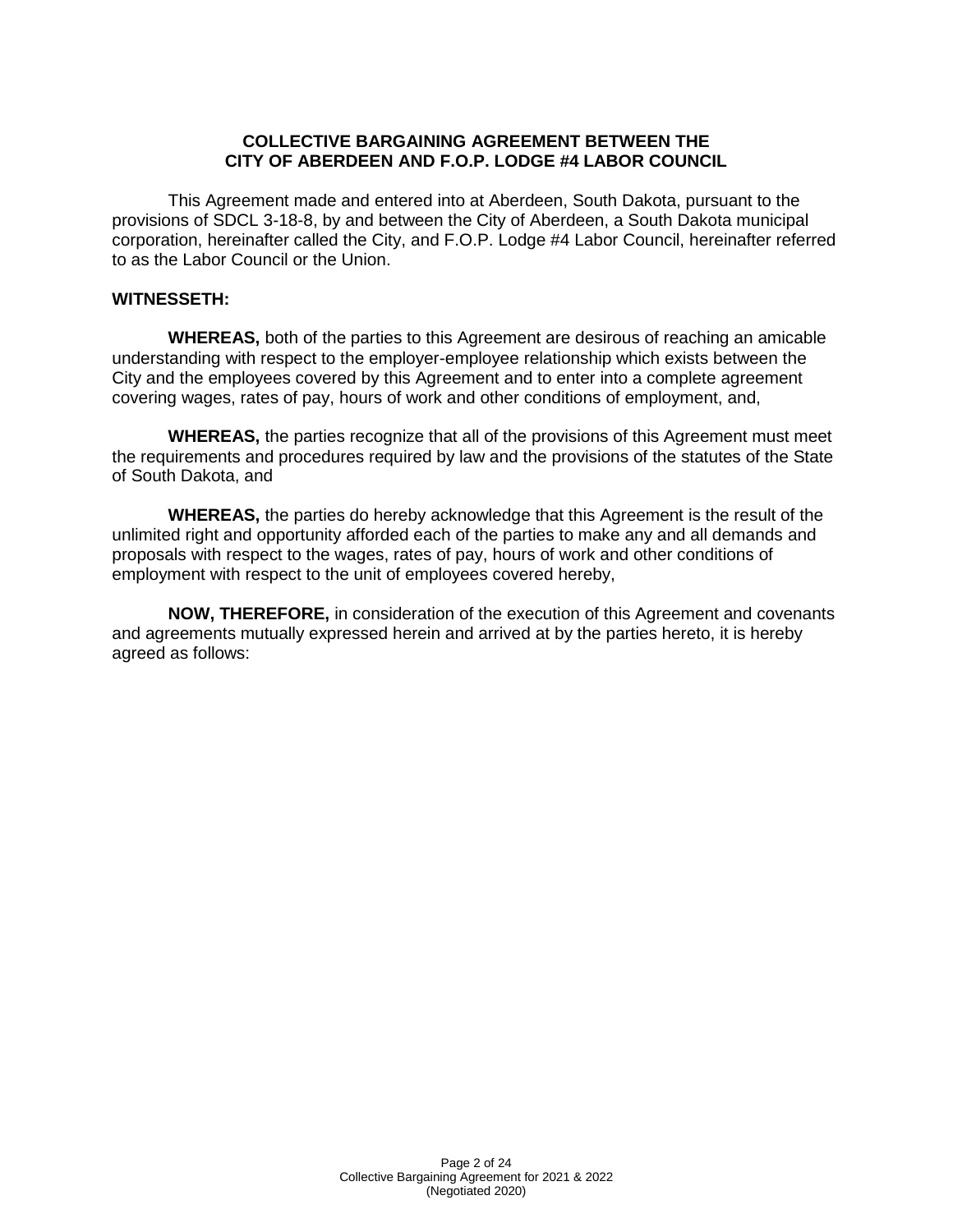# **ARTICLE 1**

#### **RECOGNITION**

1.1 Pursuant to the provisions of SDCL Ch. 3-18, and the applicable regulations of the South Dakota Department of Labor, Division of Labor and Management, the Labor Council was certified on the  $31<sup>st</sup>$  day of July, 2000, as the exclusive representative for the purpose of meeting and negotiating with the City, pursuant to statute, with respect to rates of pay, wages, hours of employment, and other conditions of employment. Pursuant to such certification, the City hereby recognizes the Labor Council as the exclusive representative of the employees in the unit described as follows:

> All police officers, sergeants, and detectives of the City of Aberdeen Police Department, excluding Police Chief and Captains.

- 1.2 The Labor Council recognizes the responsibility assumed by it as the exclusive representative of all employees in the unit.
- 1.3 The Aberdeen Police Department will not inhibit the free speech of any officer, unless such speech would prevent an individual from properly performing their duties or functions or unduly disrupts the efficiency and operation of the police department or any on-going investigation or prosecutions. Speech that adversely effects or jeopardizes the operations of the department may be the subject of review and potentially discipline.
- 1.4 When a formal complaint is filed, Aberdeen Police Department Policies and Procedure Manual Chapter 6 – Internal Investigation/Discipline will be followed. Individuals taking reports should ensure that the complaint is in writing or recorded on tape and includes outlining the specific allegations(s) of misconduct and/or complaint, the date, time and location of the incident that gave rise to the complaint and/or allegation of misconduct. Notice of a complaint including the written complaint will be presented to the individual against whom the complaint was filed. Once the notice of complaint is presented to the individual, they may request a representative.

## **ARTICLE 2 MANAGEMENT RIGHTS**

- 2.1 The City Administration, reserves the right to operate and manage its affairs in accordance with its responsibility and the powers or authorities. These management rights include, but are not limited to, the following:
	- (a) To utilize personnel, methods and means in the most appropriate and efficient manner possible; to manage and direct the employees of the City; to hire, schedule, promote, transfer, assign, train, or retrain employees in positions with the City, and to suspend, demote, discharge or take other appropriate action against employees;
	- (b) To determine the size and composition of the work force, to eliminate or discontinue any job or classification and to lay off employees for lack of work or lack of appropriate funds;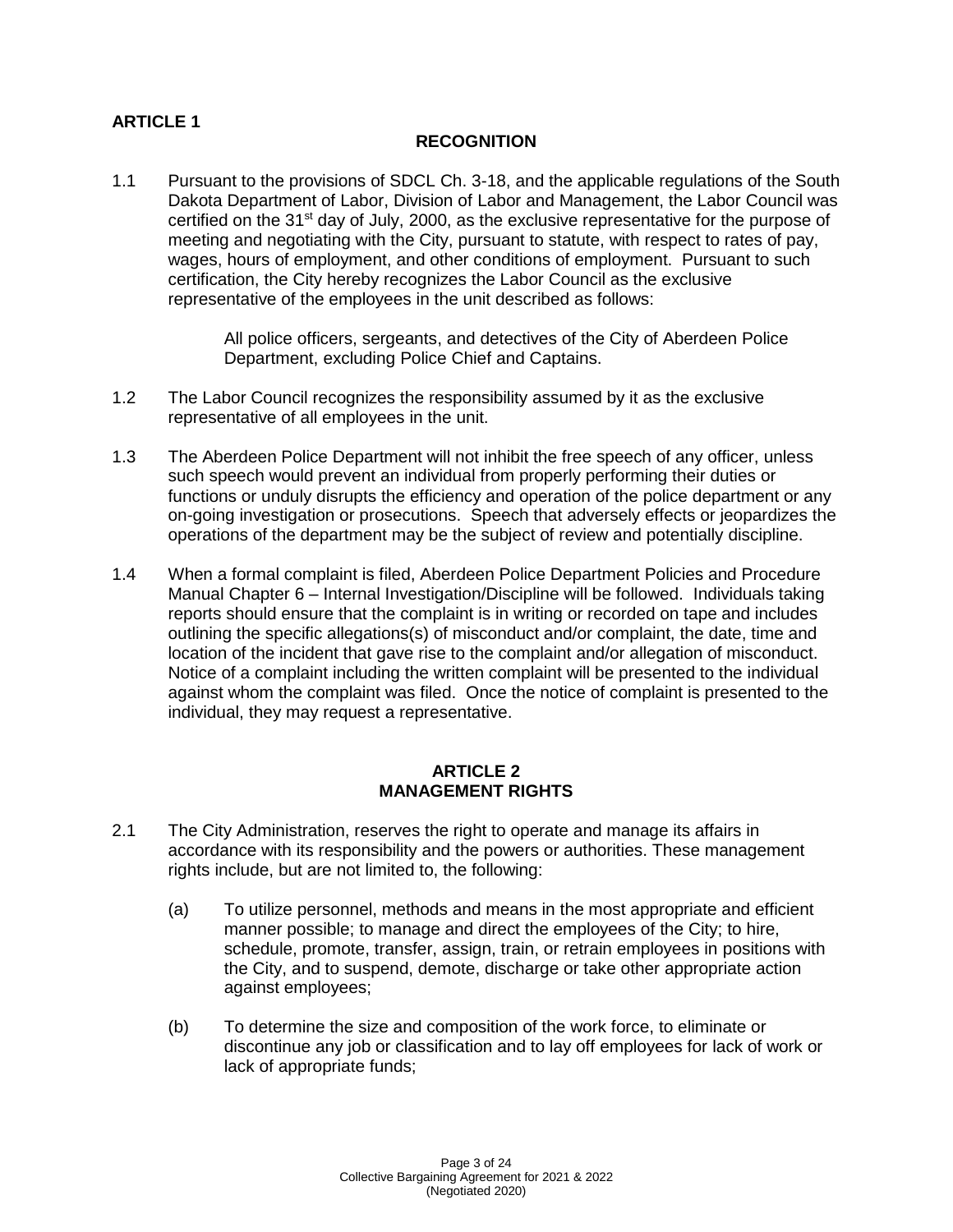- (c) To determine the objectives of the City and the method and means necessary to efficiently fulfill those objectives, including the transfer, alteration, curtailment, or discontinuance of any services; the establishment of acceptable standards of job performance; the purchase and utilization of equipment; and the utilization of seasonal and part-time employees;
- (d) Develop, alter, or abolish policies, practices, procedures, and rules to govern the operations of the Police Department and bring about discipline. When enacted will become a part hereof by reference;
- (e) To determine the method of fulfillment of the objectives of the City, whether by its employees or by contracting or subcontracting with respect to all of the City's services.

## **ARTICLE 3 DISCRIMINATION**

3.1 Neither the City nor the Labor Council shall in any manner whatsoever discriminate against any employee because of race, color, age, sex, political affiliations, religious beliefs, national origin, disability or membership or non-membership in the Labor Council or for exercising duties as a representative. Likewise, neither the City nor the Labor Council shall, directly or indirectly, intimidate or coerce any employee to join or refrain from joining the Labor Council or any other labor or employee organization of their choice.

#### **ARTICLE 4 ASSIGNMENT FOR DUES**

- 4.1 The City shall deduct regular bi-weekly dues from the pay of each employee covered by this Agreement, provided that at the time of such deduction the City has in its possession a current, unrevoked written assignment executed by the employee in the form and according to the terms of the authorization form. Such authorization may be revoked by the employee at any time by giving written notice two (2) weeks prior to the next due date, to the City and the Labor Council by letter.
- 4.2 Previously signed and unrevoked written authorizations shall continue to be effective as to employees reinstated following layoff, leave of absence or suspension not exceeding sixty (60) days. Previous authorization of other employees rehired or reinstated shall not be considered to be effective.
- 4.3 Such authorized deductions shall be made on a bi-weekly basis and will be remitted to the duly designated Labor Council official on the bi-weekly payday. The Labor Council shall advise the City in writing of the name of such official.
- 4.4 If an employee has no pay coming in their first payroll period, or if the amount due in such pay period is insufficient to cover the amount of dues, or if the employee has not signed an authorization form at least two weeks prior to such pay period, no dues shall be deducted until the second pay period, which deductions shall be limited to the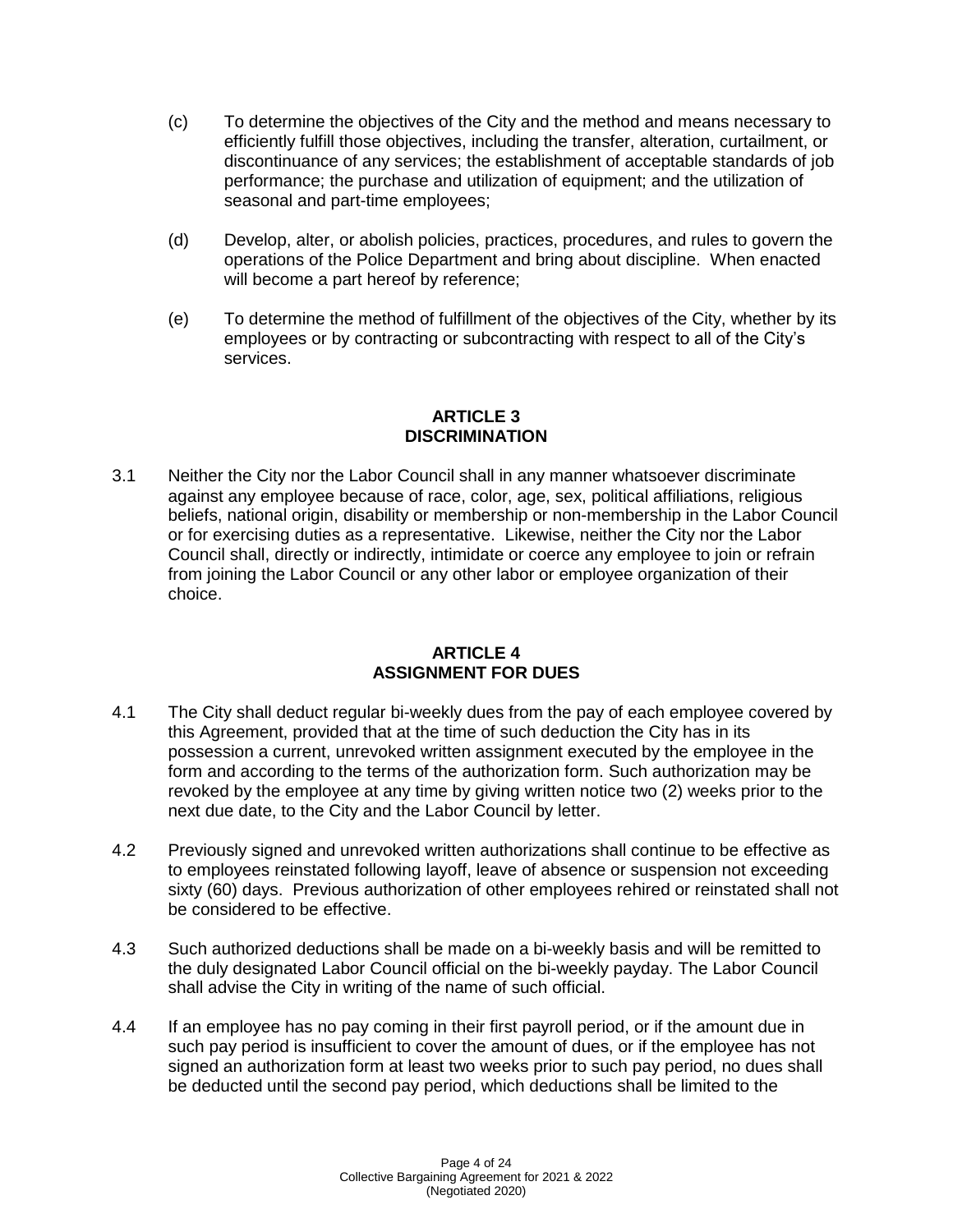ordinary bi-weekly amount of the regular bi-weekly Labor Council dues and shall not include any other amount.

- 4.5 If the City receives an employee revocation of authorization no later than two weeks before any payroll period of the calendar month, no deduction will be made from that payroll period or subsequent payroll periods. If such revocation is received later than two weeks before a payroll period, a deduction will be made from such payroll period but shall not be made from subsequent payroll periods.
- 4.6 At the time of the execution of this Agreement, the Labor Council shall advise the City in writing of the exact amount of regular bi-weekly dues. If the Labor Council subsequently requests the City to deduct additional bi-weekly dues, such request shall be effective only upon written assurance of the Labor Council to the City that such additional amounts are regular bi-weekly Labor Council dues approved in accordance with the Labor Council's constitution and by laws.
- 4.7 The City shall not be liable for the remittance of any sums other than those constituting actual deductions made; and if for any reason it fails to make a deduction for any employee as above provided, it shall make that deduction from the employee's next pay period in which the Labor Council dues are normally deducted after written notification to the City of the error. If the City makes an overpayment to the Labor Council, the City will deduct that amount from the next remittance to the Labor Council. The Labor Council agrees to indemnify and hold the City harmless against any and all claims, suits, orders or judgments brought or issued against the City as a result of any action taken or not taken by the City under the provisions of this article.
- 4.8 The City agrees that the Labor Council may conduct business during regular working hours for the purposes of attending scheduled bargaining negotiations or in the presentation of any grievances so long as there is no significant effect on the City's responsibility toward the general public or operations of the Department.
- 4.9 The City recognizes the right of the Labor Council to designate representatives for the members of the Labor Council. Union Stewards and Representatives attending bargaining negotiations or presenting grievances conducting themselves in accordance with the Union contract and Police Department policies and procedures can conduct their union business without fear of retaliation. These representatives shall be limited to, and shall not exceed the following duties and activities:
	- (a) The presentation of grievances with the Employer or the designated Employer representative in accordance with the provisions of this Agreement.
	- (b) Upon notice of intention of disciplinary action, the Labor Council member may request a Labor Council representative who is available within a reasonable amount of time [thirty (30) minutes] of the administrative investigation may be present to advise on matters of right under this contract. If the Labor Council representative attempts to give advice on any other matters or interferes in any manner, then the Labor Council representative may be asked to leave the meeting.
	- (c) Upon request to the Captain, which is not to be unreasonably denied, representatives shall be permitted reasonable time to present and process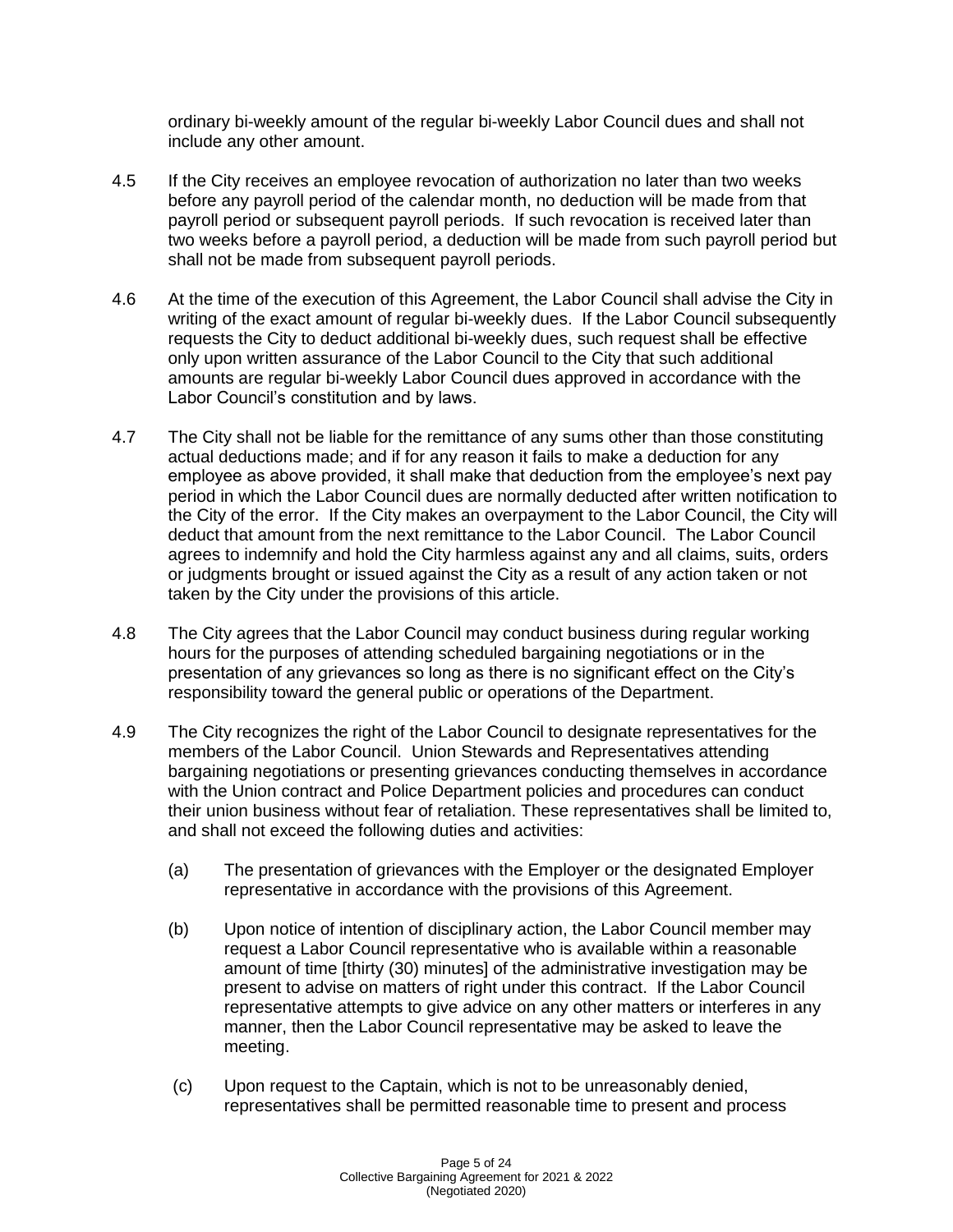grievances during working hours without loss of pay so long as there is no significant effect on the City's responsibility toward the general public or operations of the Department.

### **ARTICLE 5 GRIEVANCE PROCEDURE**

#### 5.1 PURPOSE, DEFINITION & PROVISIONS

Purpose: The purpose of the grievance procedure is to provide a just and equitable method for resolution of grievances without discrimination, coercion, restraint or reprisal against any employee covered by this procedure.

- 5.2 Definitions:
	- (a) Grievance: A complaint by an employee or group of employees that have completed their probation period based upon interpretation or application of any existing policies, rules or regulations of the City as they apply to conditions of employment. Negotiations for, or a disagreement over a non-existing agreement, ordinance, policy, rule or a regulation is not a "grievance" and is not subject to this article.
	- (b) Days: Calendar days including weekends, holidays, etc.
	- (c) Aggrieved employee: The complaining employee or employees.
	- (d) Supervisor: For the purpose of this policy, the Supervisor is the Chief of Police.
- 5.3 Conditions of a grievance:
	- (a) The grievance will include the following information in written form:
		- (1) Date of grievance.
		- (2) Nature of the grievance.
		- (3) Date(s) of the incident(s) and/or action(s) on which the grievance is based.
		- (4) The relief sought to satisfy the grievance.
		- (5) The specific laws, rules, regulations, policies or ordinances alleged to have been violated.
	- (b) A formal grievance must be filed within ten (10) calendar days of the alleged violation, interpretation or application, or within thirty (30) calendar days of the incident or action, whichever is less, giving rise to the grievance.
	- (c) An employee that voluntarily terminates employment will automatically have their grievance withdrawn and will not benefit by any later settlement of an individual or group grievance.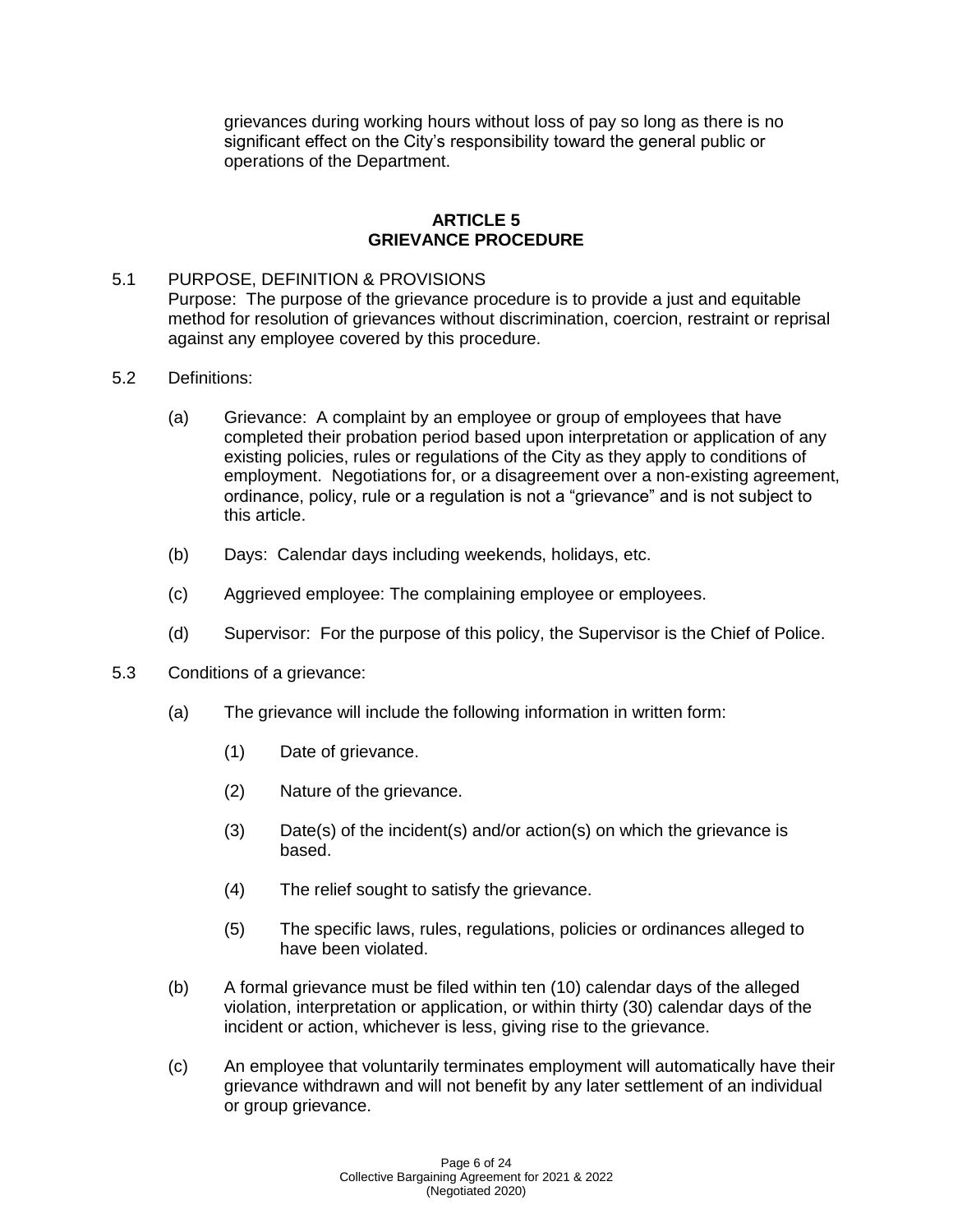- (d) This grievance procedure is intended to apply only to employees that have completed their initial probationary period. It is acknowledged that a probationary employee may exercise their appeal right on the grounds of discrimination (i.e. age, sex, race, religion, national origin or disability).
- 5.4 Time limitations:
	- (a) Time limitations may be extended upon written mutual agreement of both parties involved at any stage of the grievance procedure.
	- (b) Failure of an employee to comply with the time limits shall bar further consideration of the grievance.
	- (c) The employee may use the next step of the grievance procedure if their supervisor**,** the Captain, fails to resolve the grievance to the satisfaction of the employee within the time limits established by the grievance procedures (step 1).
	- (d) Failure of the City (Captain and Chief) to comply with time limitations expressed in this article shall result in the grievance being accepted and the employee shall be granted the relief requested.

## 5.5 GRIEVANCE PROCEDURE

- Step 1: Filing of grievance with the Police Captain or designee: In order to be recognized, a grievance must be submitted to the Police Captain or designee within ten (10) calendar days after the employee had knowledge of the incident or action or within thirty (30) calendar days of the incident or action, whichever is less, giving rise to the grievance. The Captain will then have seven (7) calendar days to render a decision in writing to the employee.
- Step 2**:** Appeal to the Police Chief: If the grievance has not been resolved in step 1, the aggrieved employee will have seven (7) calendar days from the decision in step 1 to submit in writing their grievance to the Police Chief. The Police Chief will respond in writing within seven (7) calendar days from this meeting to the grievance.
- Step 3: Appeal to the Department of Labor: If not resolved, the aggrieved employee will have thirty (30) calendar days from receipt of decision of the Police Chief to appeal their grievance to the Department of Labor. The decision of the Director of the Division of Labor and Management shall be binding provided that the same is not in violation of then existing South Dakota law.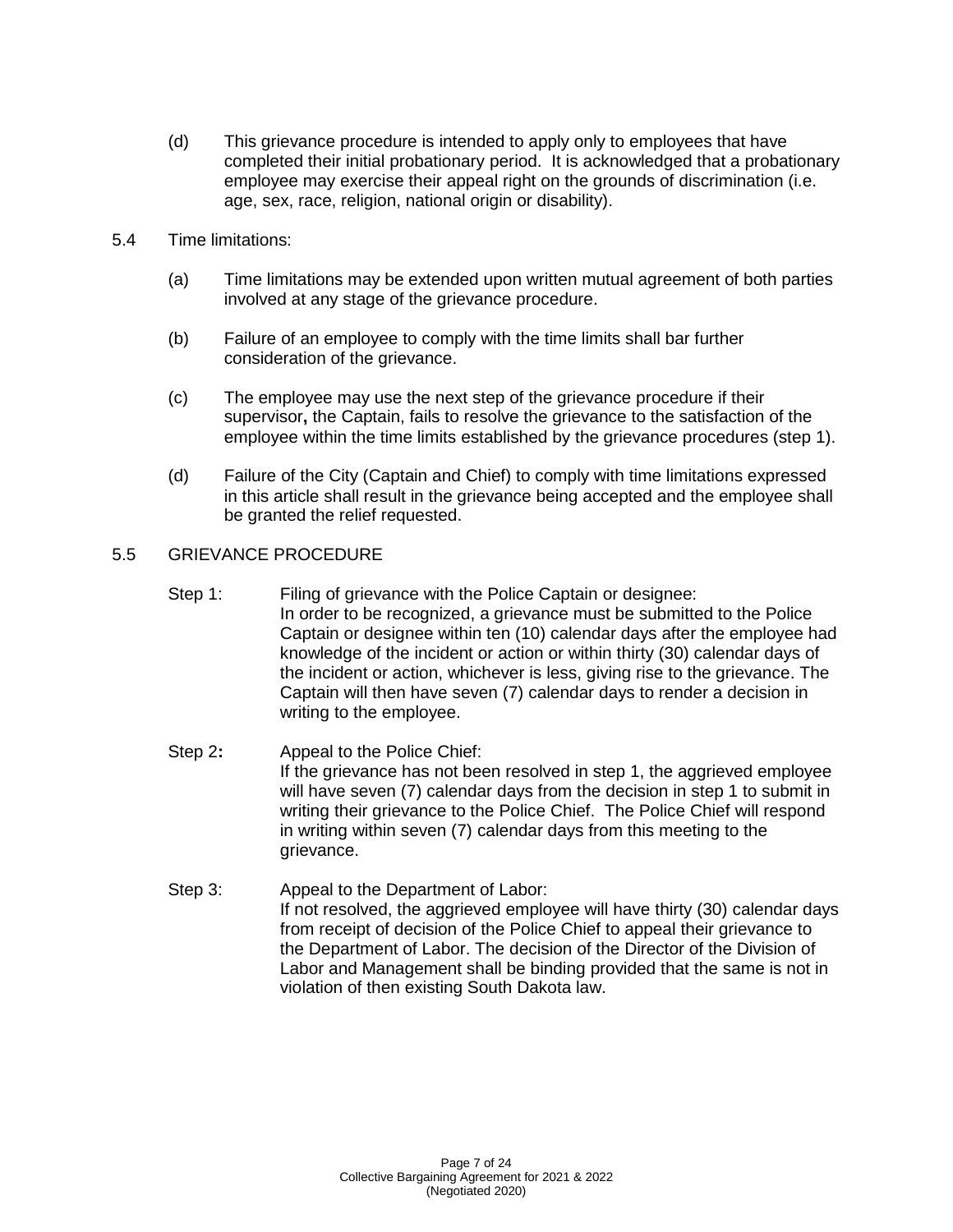#### **ARTICLE 6 NO STRIKE OR LOCKOUT**

- 6.1 Inasmuch as this agreement provides machinery for the orderly resolution of disputes through grievance procedures, the City and the Labor Council recognize their mutual responsibility to provide for uninterrupted services, therefore:
	- (a) The Labor Council recognizes the validity of Sections 3-18-9 through 3-18-14 SDCL 1967.
	- (b) The Labor Council agrees that neither it, its officers, agents, representatives or members, individually or collectively, will authorize, instigate, cause, aid, condone, or take part in any strike, work stoppage, sit-down, stay-in, slow-down, picketing, or other concerted interruptions of operations by employees (including purported mass resignations or sick calls) or any similar and associated disruption or abstinence in whole or in part from the full, faithful and proper performance of the duties or employment by concerted actions with others.
- 6.2 The City may discipline or discharge any employee who engages in such activity and such actions shall not be subject to the grievance procedure.
- 6.3 There shall be no lockouts during the term of this agreement. The City shall be under no obligation to bargain with the Labor Council concerning employees who are on strike or concerning the subject of any strike so long as the strike continues.

#### **ARTICLE 7 LEAVES OF ABSENCE**

- 7.1 Leaves of absence are of two kinds, paid leaves of absence and unpaid leaves of absence.
- 7.2 PAID LEAVES OF ABSENCE

Paid leaves of absence provided are:

| Section 1 | <b>Vacation Leave</b>          |
|-----------|--------------------------------|
| Section 2 | Holidays                       |
| Section 3 | Sick Leave                     |
| Section 4 | <b>Bereavement Leave</b>       |
| Section 5 | Jury Leave                     |
| Section 6 | Military Leave for Annual Duty |
| Section 7 | Personal Leave (with pay)      |
| Section 8 | <b>Maternity Leave</b>         |
|           |                                |

The rules governing such leaves are contained in the sections relating thereto.

#### **Section 1 – Vacation Leave:**

Paid vacation leave will be granted to all full-time employees that qualify as follows: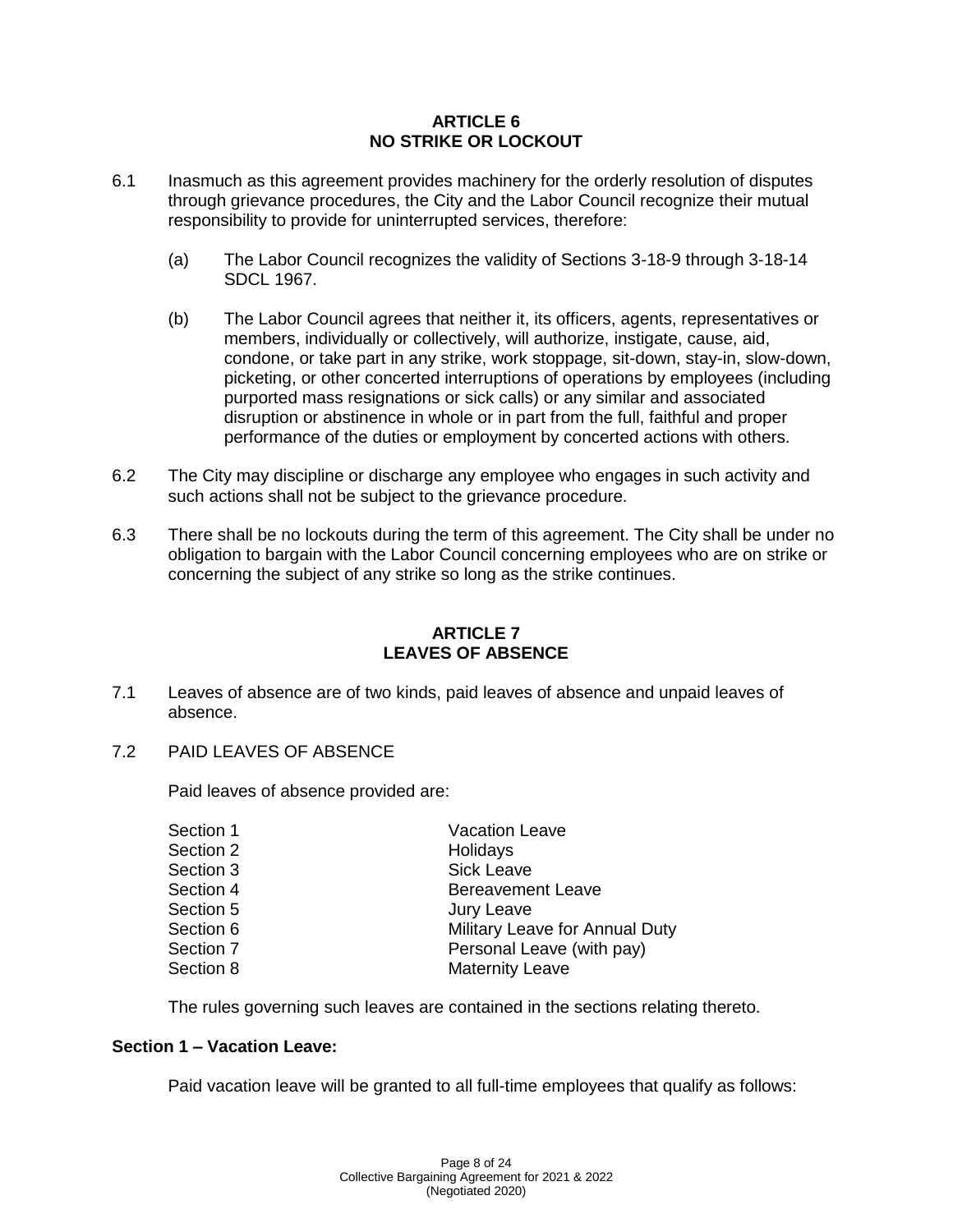- (1) After six months (6) of continuous service the employee is eligible for 40 hours of vacation leave with maximum accrual of 120 hours. After six months of service, vacation leave accrual will be on a bi-weekly basis of 3.08 hours.
- (2) Upon completion of six (6) years of continuous service, the employee will have a bi-weekly accrual rate of 4.62 hours with a maximum accrual of 160 hours.
- (3) Upon completion of thirteen (13) years of continuous service, the employee will have a bi-weekly accrual of 6.16 hours with a maximum accrual of 200 hours.

All vacation leave shall be computed at the employee's straight time rate for the classification to which they are assigned at the commencement of their vacation leave.

To the extent that they do not conflict with the needs and requirements of the Police Department, the individual wishes of the employees will be considered. The supervisor or their designee shall coordinate when employees will take vacation leave and shall make the final determination as to when vacation leave may be taken consistent with the needs and requirements of the Police department. Vacation leave must be taken in whole hour blocks (1, 2, etc.).No employee may waive their vacation leave and draw double pay by working during the time allowed. An employee may elect to accumulate up to but not exceed the maximum accrual.

On or about December 1 of each year, the Police Department will circulate appropriate forms to the employees so that they may list their choice of vacation leave periods. These forms shall be returned to the Police Department by January 1, and the Police Department shall post the leave schedule by January 15. Those not selecting their vacation leave when the forms are circulated shall relinquish this right of selecting vacation leave. If in the event officers request the same days for leave, the employee with seniority and rank shall be given preference.

Vacation requests made after January 1 will be approved at the time of the request with regards to the police department needs and requirements. The employee with seniority will again receive preference.

An employee shall not be eligible for vacation leave with pay during their first six months of employment. The date the employee commenced working for the City shall be their anniversary date, and all service periods provided for in this policy shall be determined from that date.

In the event an employee leaves the employ of the City, they shall receive their accrued vacation leave based on their last full pay period.

Regular part-time employees established by ordinance shall be entitled to paid vacation leave on a pro rata basis.

## **Section 2 – Holidays:**

The following days will be recognized and observed as holidays as they occur during an employee's regular work period:

- 1. New Year's Day
- 2. Martin Luther King Day  $(3<sup>rd</sup>$  Monday in January)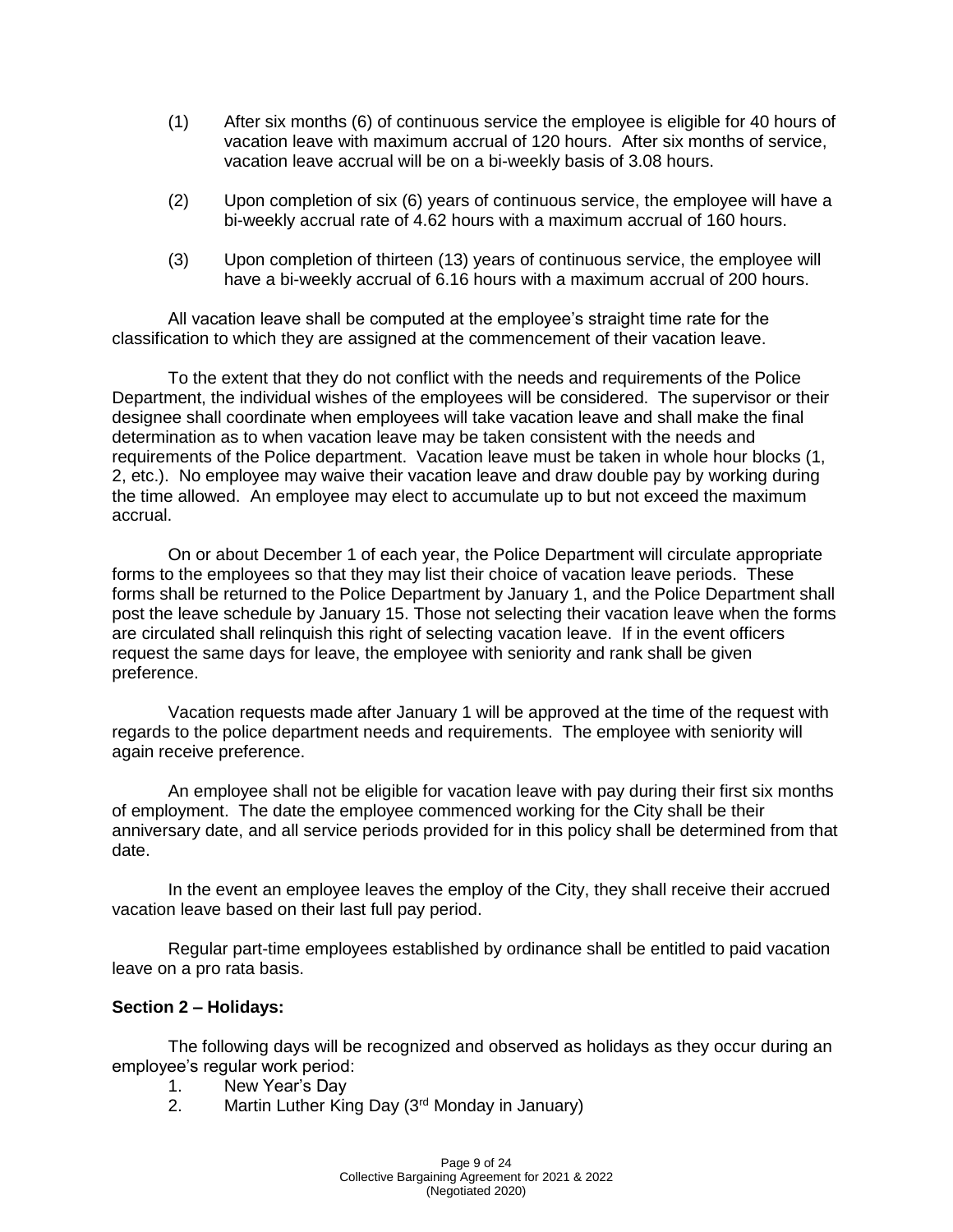- 3. President's Day
- 4. Memorial Day  $(1<sup>st</sup>$  Monday in May)
- 5. Independence Day
- 6. Labor Day
- 7. Native American Day (2<sup>nd</sup> Monday in October)
- 8. Veteran's Day
- 9. Thanksgiving Day
- 10. Christmas Day (four (4) hours will be given at regular rate on Christmas Eve if that day falls on a Monday-Thursday)

For those employees not assigned to work on the above-recognized holidays the following pertains: Whenever any of the foregoing holidays fall on Sunday, the Monday following shall be observed as the holiday. Whenever any of the foregoing holidays fall on a Saturday, the previous Friday shall be observed as the holiday.

If an employee is assigned to work on the day the holiday is observed, they shall receive ten (10) hours of holiday compensation time and pay at time and one-half for hours worked. Holiday compensation time may be accrued for holidays actually worked by an employee at a maximum accrual of twenty (20) hours. Holiday compensation time must be used in whole hour blocks and have prior approval from the supervisor.

If a shift starts on a holiday, the whole shift will be considered as being on the holiday. If a shift does not start on the holiday then none of the shift hours will be considered to be on the holiday even though the shift may actually end on the holiday.

#### ELIGIBILITY FOR PAY FOR A HOLIDAY

- 1. The employee must be active and in full-time employment when the holiday occurs.
- 2. The employee must have performed the required work on their last scheduled shift prior to the holiday and the first scheduled shift after the holiday, or be on approved paid leave.
- 3. If the employee is scheduled to work on the holiday and refuses to do so, no payment will be made for the holiday. This will be considered insubordination, subject to disciplinary action.

## **Section 3 – Sick Leave:**

An employee may be eligible for sick leave if they report their illness or injury to the Chief or other appropriate supervisor prior to the start of their normal work shift, unless in the judgment of the Police Department the circumstances surrounding the absence make such reporting impossible, in which event, such report must be made as soon as possible.

Routine doctor appointments should be scheduled outside the employee's working hours whenever possible. The City reserves the rights to deny leave when no attempt is made to schedule appointments outside work hours or information obtained indicates that the service could have been performed outside the employee's work hours.

An employee may accumulate sick leave at the rate of 3.5 hours biweekly (per pay period) while actively working. When an employee is on extended sick leave (14 or more calendar days), sick leave accrual will be suspended until the employee is released for work by a physician and returns to active duty. When vacation leave or personal leave is used in lieu of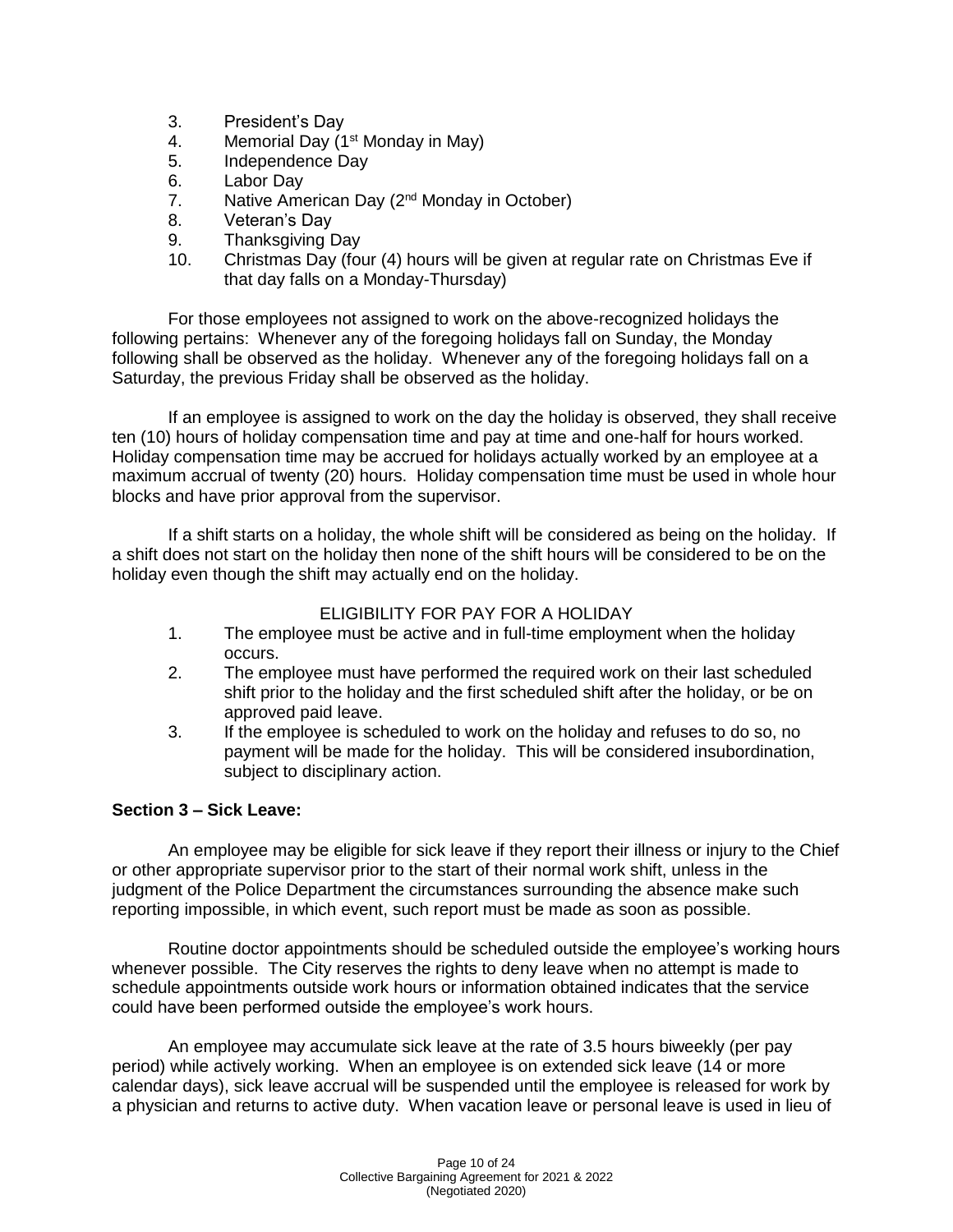sick leave, it must be used until exhausted or the individual is released to full time active duty. Unused sick leave may be accumulated to a total of 1080 hours.

Sick leave shall be charged on the basis of the time actually taken with a minimum charge of 30 minutes. The employee shall be paid for all hours charged at their applicable wage rate at the start of the absence for which compensation is requested. If an employee quits or is discharged from employment, any unused accumulation of sick leave shall be cancelled.

For job related injuries and upon filing "First Report of Injury" the employee must choose to:

- 1. Sign all workers' compensation checks over to the City and have sick leave deducted at ½ rate (example: four (4) hours sick leave for each eight (8) hour work day). No adjustment will be made to the employee's anniversary date as long as the employee is on a paid leave of absence from the City (sick leave, vacation leave, etc.).
- 2. Accept worker's compensation payment with no time loss charged to any leaves (sick leave, vacation leave, etc.). If this option (leave without pay from the City) is taken the employee would be responsible for paying any benefit cost except those required by law**.** Sick leave, vacation leaves and holiday leave will not be accumulated during this period of leave time. The employee's anniversary date will be adjusted for time loss, effecting longevity and vacation leave accumulation.

If submitted in writing five (5) days prior to the exhaustion of all leaves, the employee may request discretionary leave.

Upon returning from sick leave each employee shall present a signed statement indicating the reason for such absence, such statement to be filed in the place designated by the Chief. The Chief or other appropriate official may request a physician's statement concerning such absences at any time.

**Emergency Leave:** Each employee may be granted the privilege of using up to ten (10) hours of accumulated sick leave per calendar year to care for an immediate family member due to illness or injury. Leave must be used in whole hour blocks (i.e. 1, 2, 3 etc.). Immediate family will be defined as: spouse, children, step-children, foster children, parent, brother or sister of the employee. Emergency leave must be approved by the Captain/Sergeant prior to the time it is to be taken and not create an overtime situation. The approval or non-approval of this leave is not subject to the grievance procedure.

Any employee that willfully violates or misuses this sick leave or injury leave policy or misrepresents any statement or condition under this policy shall be subject to reprimand, or disciplinary action.

#### **Section 4 – Bereavement Leave:**

Each employee may be granted the privilege of using up to thirty (30) hours of accumulated sick leave per occurrence for the death of an immediate family member. Immediate family will be defined as: Spouse, children, stepchildren, foster children, parent, stepparent, brother and sister. Up to ten (10) hours of the thirty (30) hours may be used per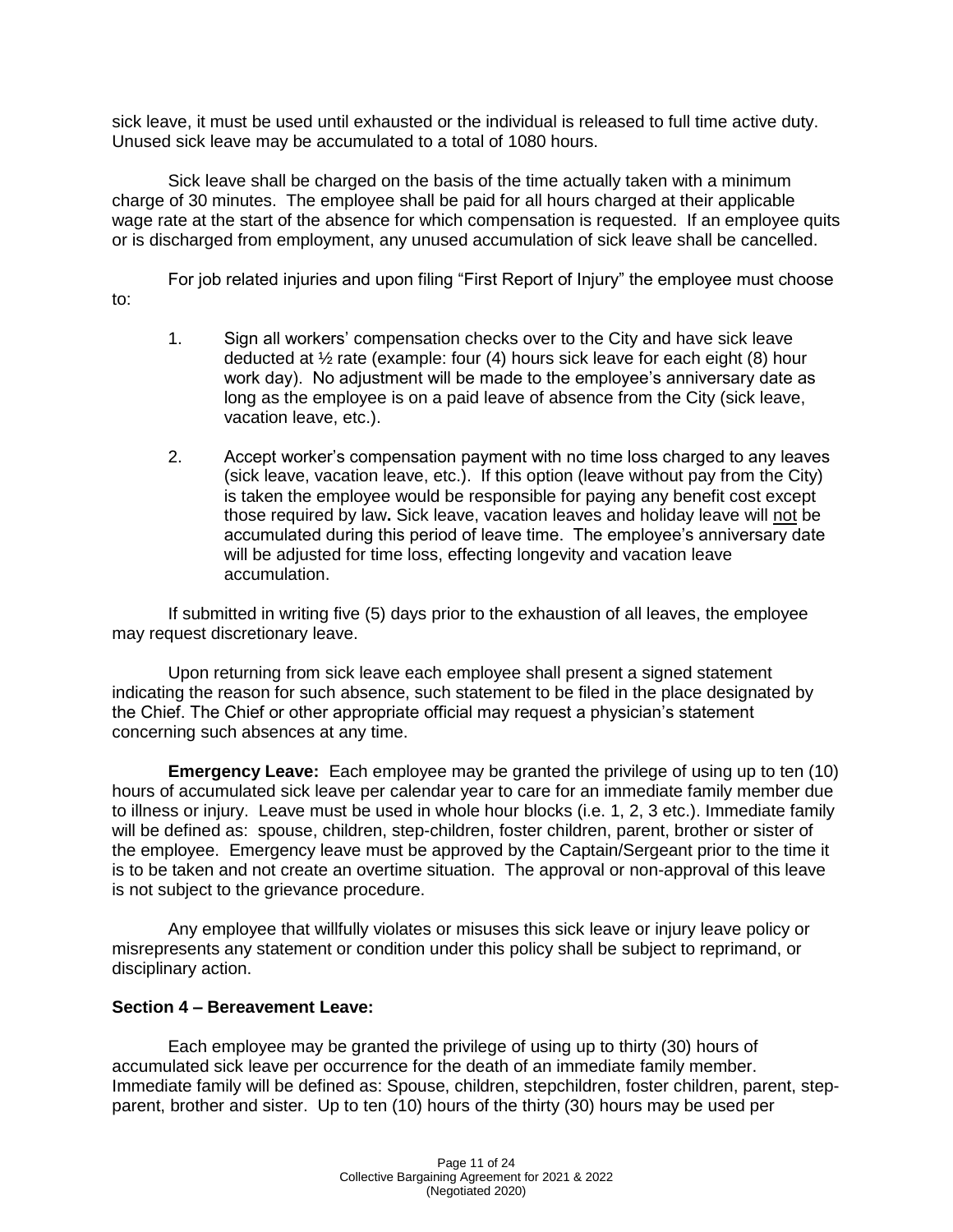extended family member as defined as: mother-in-law, father-in-law, grandparents, step grandparents and grandchildren. Bereavement leave can be taken up through the day of the funeral and must be approved by the Chief prior to the time it is to be taken. The approval or non-approval of this leave is not subject to the grievance procedure; other leaves may be used upon approval.

## **Section 5 – Court Leave/Jury Leave:**

- 1. When a Police Department employee is subpoenaed to testify in court in their official capacity on behalf of the City they will not be required to use any leaves of absence. When an employee is a party to private litigation, they must use vacation leave, personal leave or leave without pay. Any Police Department employee summoned as a witness shall notify their supervisor at once so that all work arrangements can be made.
- 2. Employees that serve on a jury shall receive full pay from the City, provided, however, that all pay received from such jury duty during a regular workday shall be given to the City. The employee must furnish the City with a certified statement from the court setting forth the dates of jury service and remuneration received. When not engaged in actual jury service, the employee is expected to report to work to their assigned duties. Any Police Department employee summoned as a juror shall notify their immediate supervisor at once, so that work assignments can be made.

# **Section 6 – Military leave for Annual Duty (SDCL 3-6-22):**

An employee who is a duly qualified member of the "Reserve Component of the Armed Forces," who is a member of the Ready Reserve, who is a member of an organized unit, and who, in order to receive military training with the Armed Forces of the United States not to exceed fifteen (15) days in any one calendar year, or who in order to perform active service in the South Dakota National Guard in the service of this or any other state pursuant to SDCL 33-9 or 33-15, leaves a regular position in the employ of the City, and who shall give evidence of defining the date of departure and, to the extent reasonably possible, the date of return for purposes of military training or active service as provided above, prior to the date of departure and who shall further give evidence of satisfactory completion of such training or duty immediately thereafter, and who is still qualified to perform the duties of such position, shall be entitled to be restored to their previous or similar position with the City with the same status and pay. After one (1) year of service, the employee shall be entitled to compensation at their regular rate of pay or salary for forty (40) hours of annual training. For the remainder of such absence, the employee, at their option, may use accrued vacation leave, personal leave or take the leave without pay.

## **Section 7 – Personal Leave (with pay):**

Each employee may be granted the privilege of twenty-four (24) hours of personal leave per calendar year. Personal leave must be taken only in whole hour blocks (1hr., 2 hrs., 5 hrs., 12 hrs., etc.). Personal leave must be approved by the immediate supervisor prior to the time it is taken. The employee requesting the leave under this section need not state the reason or purpose of this leave in the request. At the end of any calendar year or upon the notice of termination, any unused personal leave shall be cancelled. The approval or non-approval of this leave is not subject to the grievance procedure.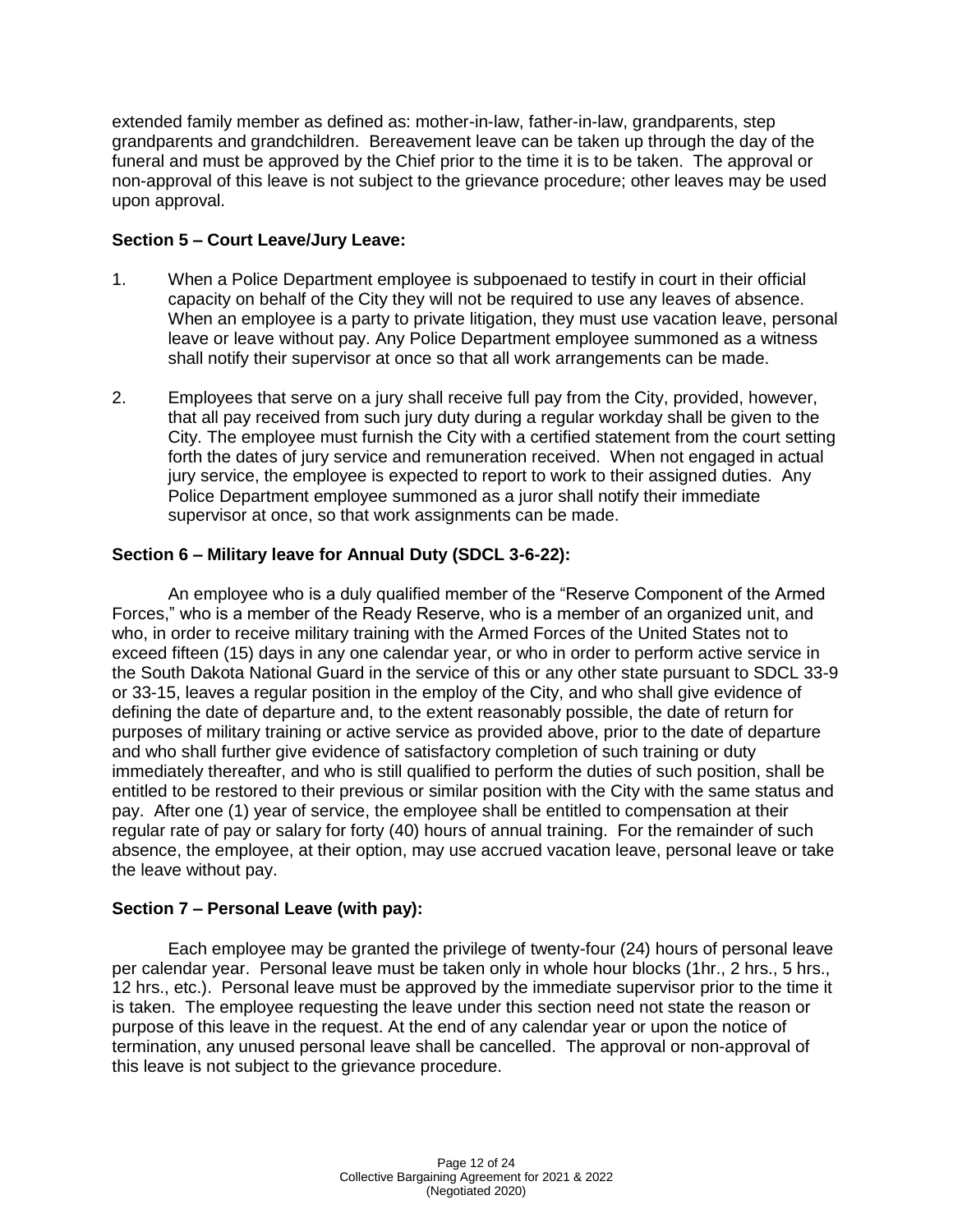Probationary employees may use eight (8) hours of personal leave upon completion of each three (3) months of employment, not to exceed twenty-four (24) hours in any calendar year.

#### **Section 8 – Maternity Leave:**

Pregnancy will be treated as any disability or illness. The type of leave taken is up to the employee with the approval of the immediate supervisor (sick leave, vacation leave, personal leave, and discretionary leave). Upon completion of the absence report prior to the delivery, the supervisor and employee will meet to decide the approximate amount of leave that will be approved.

Sick leave may be used for maternity leave as for any surgery and recovery period. This must be supported by a doctor's statement and given to the immediate supervisor immediately following the release from the hospital.

If the employee no longer qualifies for sick leave, the employee may use vacation leave or personal leave. Within five (5) days prior to the end of paid leave the employee may apply for discretionary leave. The approval or non-approval of this leave is not subject to the grievance procedure.

#### 7.3 UNPAID LEAVES OF ABSENCE

Unpaid leaves of absence covered are:

- 1. Military Leave
- 2. Discretionary Leave
- 3. Family Medical Leave

No employee on the foregoing leaves of absence shall be entitled to pay during such leaves. All such leaves of absence shall be governed by the following provisions:

- (a) Military Leave:
	- (1) Subject to and consistent with SDCL 3-6-19, any employee covered by this agreement that are at any time required by proper authority to report for duty or perform duty in any branch of the Armed Forces of the United States shall, if they make written application for reinstatement to the position held before required to report for duty or perform duty in the Armed Services within ninety days after their release from the jurisdiction of the Armed Forces, or within ninety days after a hospitalization continuing after such release for a period of not more than one year, be reinstated in such position, provided that the position still exists, and that the person is capable of discharging the duties of the position and provided further that their separation from the Armed Forces must have been other than dishonorable before such employee may avail themselves of the reinstatement privileges herein contained.
	- (2) It is understood and agreed that no person employed to fill any vacancy created as a result of an employee covered by this policy previously holding the employment being ordered to report for duty or perform duty in the Armed Forces of the United States shall acquire any rights thereby,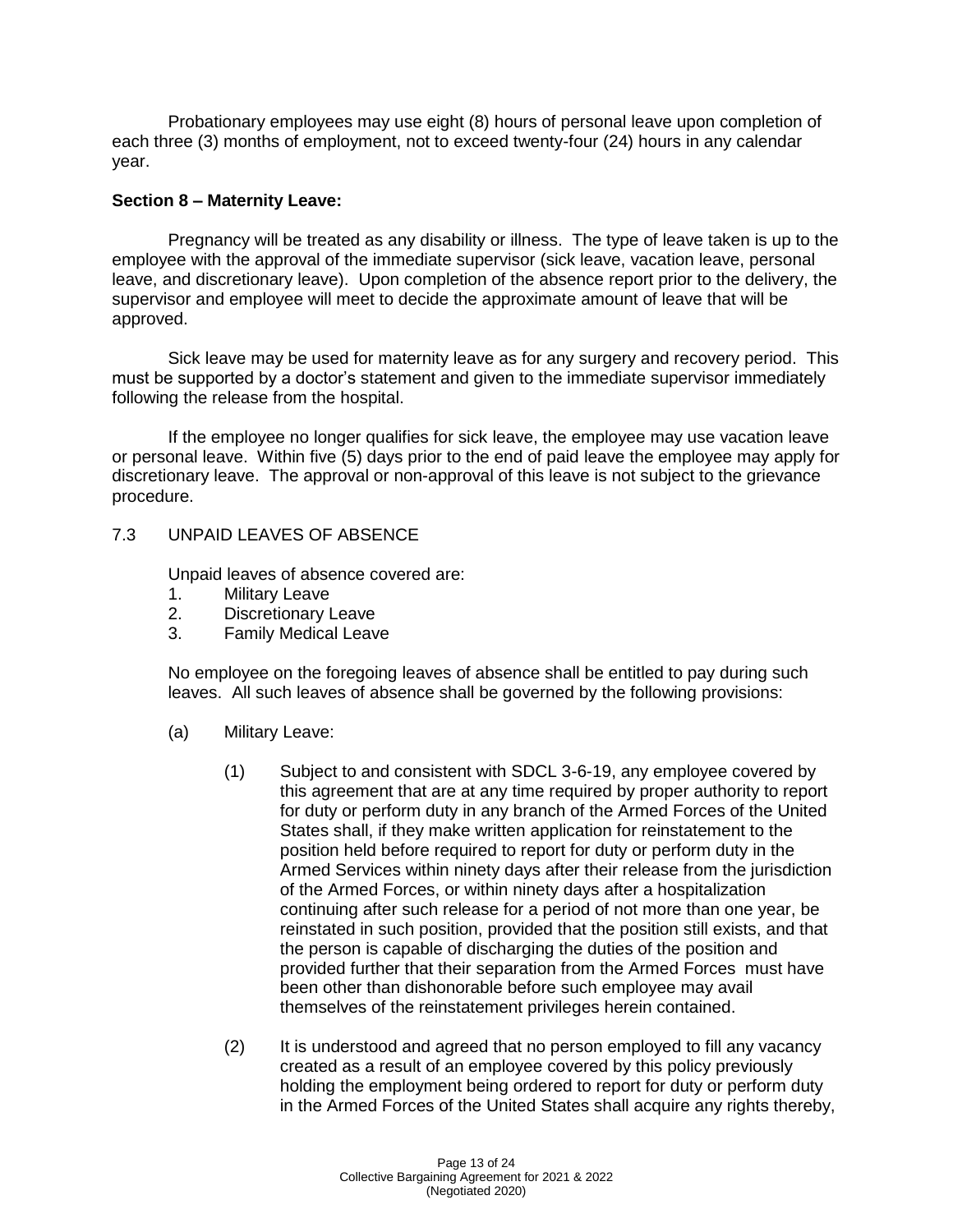contractual or otherwise, which cannot be divested by a reinstatement in the manner above described.

- (b) Discretionary Leave:
	- (1) Discretionary leave option is not available until all applicable paid leaves are exhausted (ex. Sick leave, vacation leave, personal leave, etc.).
	- (2) The Chief may have authority to approve an unpaid leave up to ten (10) working days per calendar year. Except in emergency situations, this must be submitted in writing at least five (5) working days in advance of time requested. No adjustment will be made to anniversary date at this step only.
	- (3) Unpaid leaves of absences in excess of ten (10) working days not to exceed one (1) calendar year must be submitted in writing at least ten (10) working days in advance of time requested to the City Manager. Conditions and stipulations of the number of days approved must be in writing and signed by the employee. Failure to comply with the City Manager's decision shall be considered as a resignation and a voluntary quit. The employee's anniversary date will be adjusted for leave taken without pay.
	- (5) The denial of this leave under this section shall not be subject to the grievance procedures.
- (c) Family and Medical Leave Act (FMLA):
	- (1) Except where Federal Law explicitly states otherwise, the City of Aberdeen requires at least a thirty (30) day notice in writing requesting such leave. This request will need to state reason for leave; relationship of individual, type(s) of leave requested and must be supported by a medical certification issued by a health care provider. The City of Aberdeen designates all leaves that fit the definition under the FMLA, to be counted towards the employee's FMLA entitlement.
	- (2) The employee requesting such leave will be required to use all applicable paid leaves (personal, vacation, sick leave, etc.) prior to the granting of non-paid leave.
	- (3) Benefits and leave accruals will continue while on a paid leave status. Leave accruals will be suspended while on a non-paid Family or Medical Leave.
	- (4) All other provisions of the Federal Family and Medical leave Act of 1993 shall apply. This section does not provide employees with any greater rights or benefits than required by the act. This section shall be interpreted consistently with the definitions contained in the act. Furthermore, the City of Aberdeen reserves all rights granted by the act even if not specifically set forth above.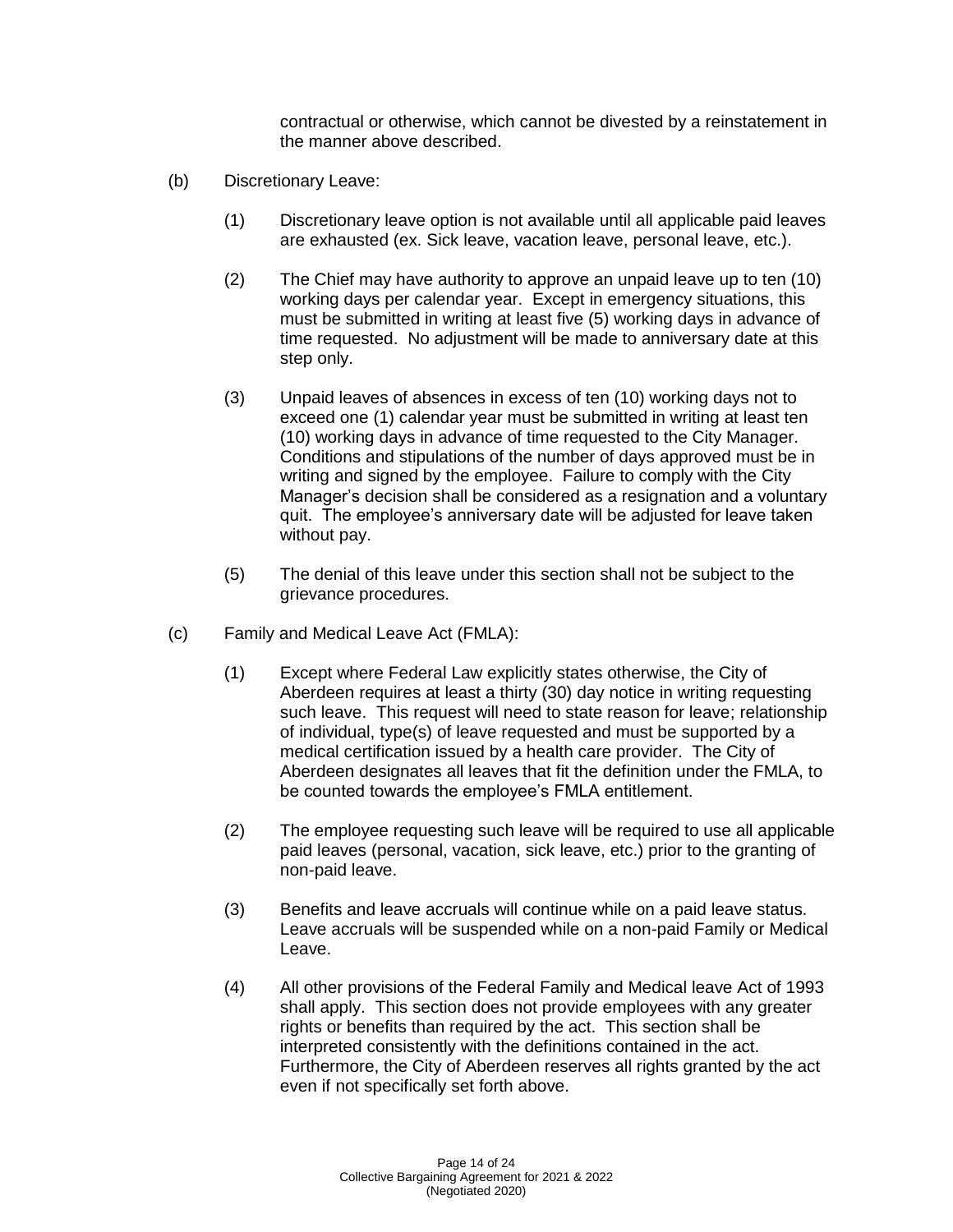#### **ARTICLE 8 PROBATIONARY EMPLOYEES/TRIAL PERIOD**

8.1 A newly hired employee or a former employee that is rehired, shall be on a probationary period for the first twelve (12) calendar months of their employment or reemployment. A status employee who has been transferred or promoted to a higher classification shall be on a trial period not to exceed ten (10) calendar months of their employment in the higher classification. The City shall have the right to discharge a twelve (12) month probationary employee during the probationary, and such employee shall not have recourse to the grievance procedure, except for violation of civil rights.

#### **ARTICLE 9 LAYOFF**

9.1 An appointing authority may lay off an employee whenever necessary for the following reasons, not limited to: shortage of funds or work, abolishment of a position, inefficient or nonproductive position, or material change in duties or organization. The appointing authority shall designate classifications, department divisions where reductions in force will occur. The appointing authority may designate specific positions as exempt from layoff consideration because of a special need. Criteria used to identify employees to be laid off include, but are not limited to, performance, longevity with the City, employment status, and special knowledge, skills, abilities, and potential of employees. With all considerations being equal between employees, preference will be given to the employee with seniority. The employee shall be notified at least 14 calendar days prior to the effective date and shall be given written notice of the reasons for the layoff. In the event an employee is not given such notice, they shall be entitled to fourteen (14) calendar days of pay even though they do not work for the two-week period following such notice. An employee who is discharged or laid off shall receive their earned vacation leave pay.

## **ARTICLE 10 DRIVER'S LICENSE**

10.1 All employees that at any time operate vehicles as part of their work shall be required to have a valid South Dakota driver's license as a condition of their employment. If an employee's driving privileges are revoked and they are not given a driving work permit, the employee may, at the discretion of the Chief, be allowed to take their accumulated vacation leave during the revocation period. If the unsuspended portion of the revocation exceeds the vacation leave, then the employee will have to apply for discretionary leave.

## **ARTICLE 11 HOURS OF WORK**

11.1 This article is intended to define working hours and shall not be construed as a guarantee of hours of work per day or days per week. Hours worked shall be actual working time. Hours of work will be determined by the respective departments to utilize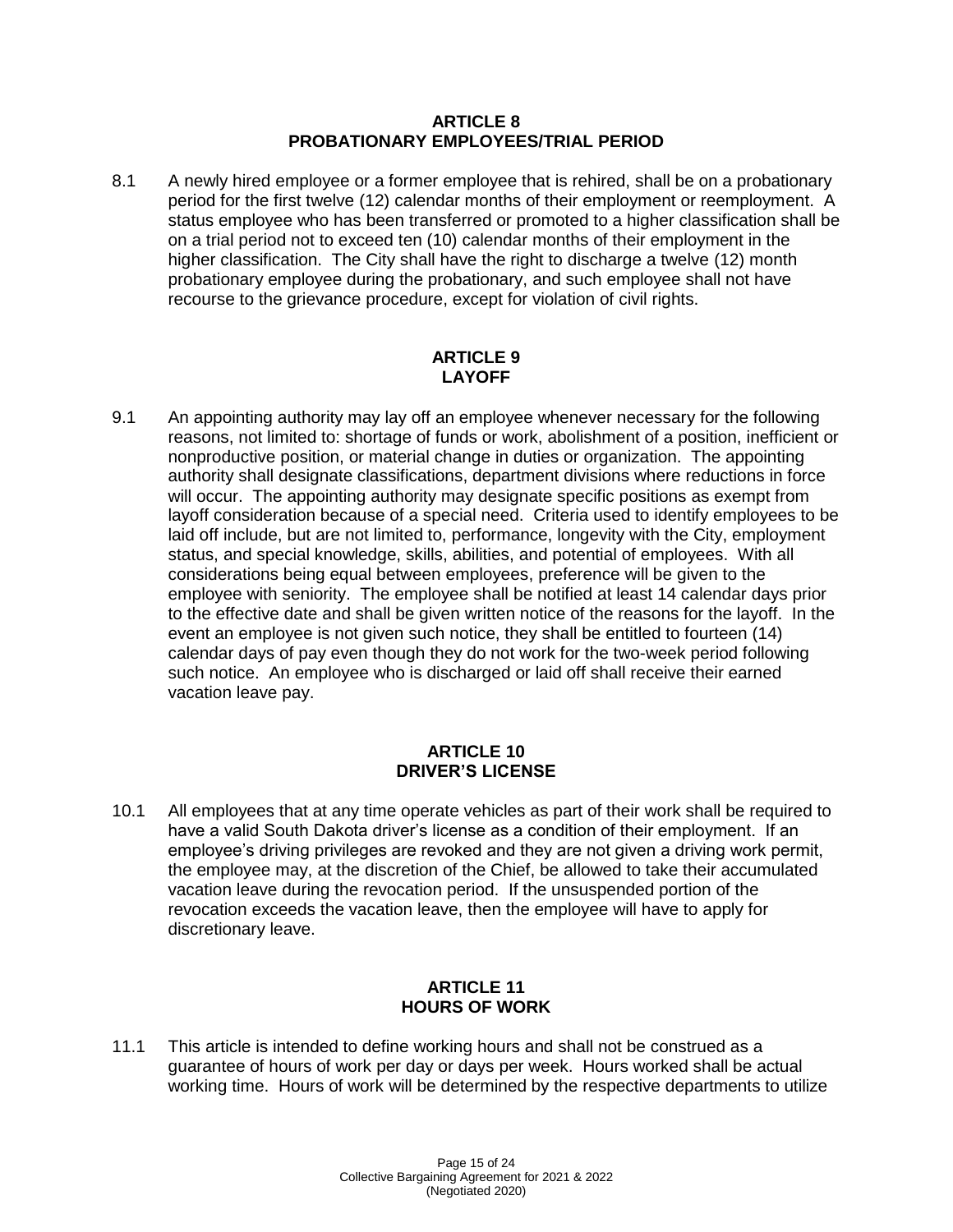personnel, schedules and methods to ensure the most appropriate and efficient manner possible.

- 11.2 The City of Aberdeen reserves the right to implement an "on call" policy in accordance with the Fair Labor Standards Act (FLSA). The City of Aberdeen may implement a "stand-in" policy.
- 11.3 Any change to the current plan for shifts and schedules will require a sixty (60) day notice to the Labor Council and any such change would remain in effect for at least six (6) months.
	- (a) The current plan of shifts and schedules are subject to emergency circumstances that require additional people to cover for such circumstances. Such emergency circumstances may include, but not be exclusive of, natural disasters, manpower shortages due to training or sick leaves, or other situations.
	- (b) Uniform patrol division shall consist of four (4) consecutive ten (10) hour days followed by three (3) consecutive days off. Patrol officers will have the opportunity to bid for shift and schedules within the shift on the basis of seniority. Bidding will be done on a four (4) month basis. Patrol officers will work **another** shift at least once (4 months) in a three (3) year time period. Shift swaps for justifiable reasons permitted providing both parties agree to the swap and approved by Captain.
	- (c) Patrol Sergeants shall consist of four (4) consecutive ten (10) hour days followed by three (3) consecutive days off. Patrol Sergeants will be assigned shifts on not less than a 4 month or more than 1-year basis.
	- (d) Detectives shall consist of four (4) consecutive ten (10) hour days, followed by three (3) consecutive days off. Assignments to the Detective Division will be based on competitive testing.
	- (e) Detective and Administrative Sergeants shall consist of four consecutive ten (10) hour days; followed by three (3) consecutive days off. Assignments for Detective Sergeant and Administrative Sergeant positions are for three years or based on department needs.
- 11.4 Trading of Time: Employees shall be allowed twelve (12) trade times per calendar year. These hours will not count toward the employee's scheduled hours of work or overtime hours. Such trades will be limited to two (2) times per fourteen (14) day cycle.

#### **ARTICLE 12 OVERTIME**

- 12.1 Employees eligible for overtime shall be paid one and one-half times the employee's regular hourly rate for all work physically performed in excess of 40 hours in the 7 day (1 calendar week) period.
- 12.2 In the event an employee is called in to work outside of their regular shift, they shall be given at least 2 hours of work or 2 hours of pay. Duties performed less than two (2)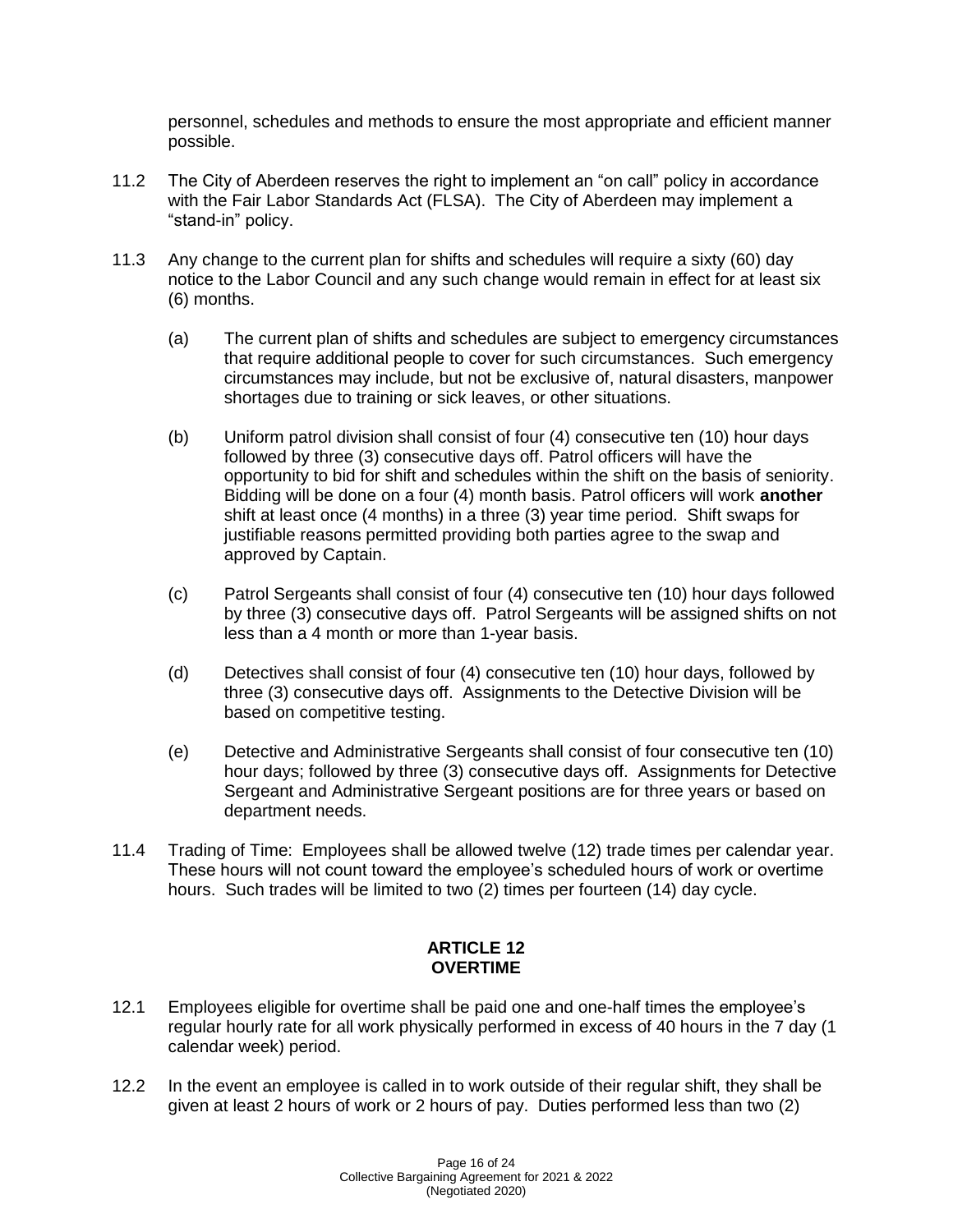hours prior to the beginning of their shift or employee held over at the end of their shift, will be paid for actual hours worked.

12.3 Occasional periods when no work is performed due to vacation leave, personal leave, holiday, illness or failure of the employer to provide sufficient work or other similar cause will not be used in the computation of overtime. Overtime will not be allowed without the approval of the Chief or other appropriate supervisor.

### **ARTICLE 13 MEAL PERIODS**

- 13.1 All employees shall be granted a lunch period. Whenever possible, the lunch period will be scheduled at the middle of the shift and shall not be less than thirty minutes nor more than one hour in length. The Police Department retains the right to schedule employee's lunch periods to fulfill the operational needs of the department. If the operational needs of the department are such that a lunch period cannot be taken at its scheduled time, it may be taken later in the shift. Lunch periods may not be accumulated.
- 13.2 Personnel shall be granted a thirty (30) minute paid lunch period. All other employees shall have a one (1) hour unpaid lunch period.

## **ARTICLE 14 REST PERIODS**

14.1 All employees may receive one fifteen (15) minute rest period approximately midway in the shift during each half shift. The police department retains the right to schedule employee's rest periods to fulfill the operational needs of the various work units. Rest periods may not be postponed or accumulated; that is, if an employee does not receive a rest period because of operational requirements, such rest period may not be taken during a subsequent work period.

#### **ARTICLE 15 PAY PERIOD AND REPORTING PAY**

15.1 Pay period – Sunday morning at 12:00 a.m. shall be considered the beginning of the pay period for the work week, and Saturday midnight shall be considered the end of the pay period for the work week. Employee shall be paid every two weeks on the same day of the week.

#### **ARTICLE 16 INSURANCE**

16.1 Subject to US Government Statutes and Regulations, the City shall provide a group hospitalization and surgical insurance plan, including major medical coverage, for all employees established by ordinance. For the current year the City shall pay the full employee portion of the health insurance premium. The employee will pay the additional premium to add dependents with the employee paying no more than 50% of the family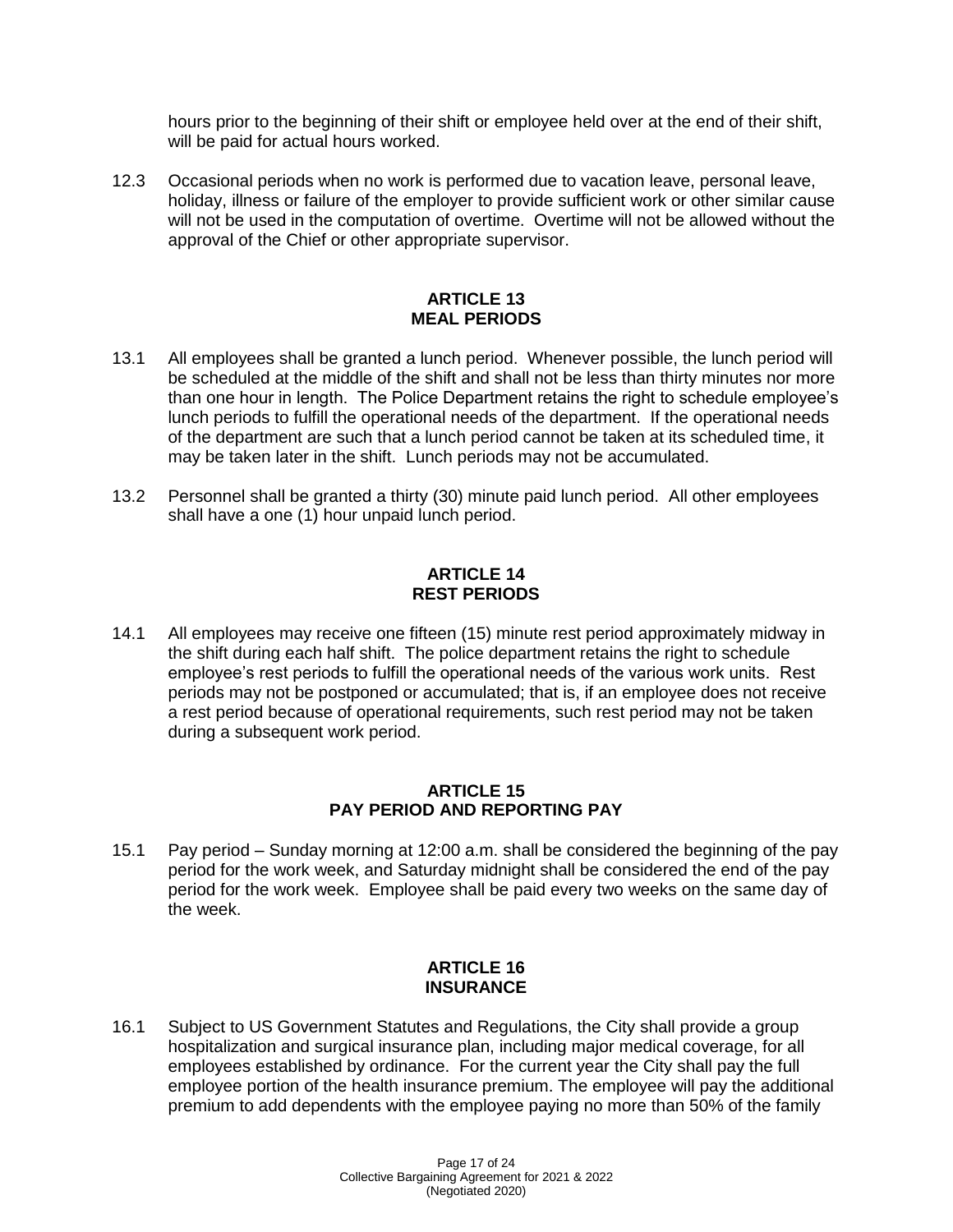premium. In addition, the City shall pay 100 percent of the premium for a minimum of \$5,000 death benefit of the term group life insurance, for each employee. The City shall not be required to provide medical insurance or coverage in excess of the minimum required by Federal Statutes or/regulations or participate in premium payments.

16.2 Upon exhaustion of sick leave and during the period that the employee is receiving worker's compensation benefits for temporary total disability the City shall continue to make its pro rata insurance contribution for said employee that it was making for them at the time of the injury, providing that the employee in advance deposits with the City their pro rata share of the health insurance premium.

## **ARTICLE 17 PENSIONS**

17.1 The City shall maintain the pension plan covering the employees in the department, which is in effect on the same basis unless the changes are beyond the control of the City.

### **ARTICLE 18 ASSIGNMENT, TRANSFER AND PROMOTIONS**

- 18.1 Voluntary transfer and assignment: In the determination of requests for transfer or reassignment, the convenience and wishes of the individual employee will be honored to the extent that they do not conflict with the best interests of the Police Department. The Department's decision is final, and the employee shall not have recourse to the grievance procedure.
- 18.2 Shift Assignments: In relation to shift assignments, the senior employee will be given preference when all other factors are relatively equal.
- 18.3 Involuntary transfer and assignment: Each employee of the Police Department shall be assigned to a specific position at the direction of the Chief or designated supervisor and may be transferred to any other position as they may direct. Transfers may be made at the initiative of the Chief or other administrative officer for any purpose that, in the judgment of the Chief, is for the welfare of the employee, department or the City.
- 18.4 Promotions: From the date of this signed contract, any promotions to the rank of sergeant will be on a competitive testing basis.

## **ARTICLE 19 RESIGNATIONS**

19.1 Resignations shall be in writing and directed to the Chief or department head. Resignations shall be filed with the Chief or department head at least fifteen (15) days prior to the effective date of the resignation and forwarded to the Human Resources department immediately. Such notice may be waived under extenuating circumstances in the discretion of the Chief or department head.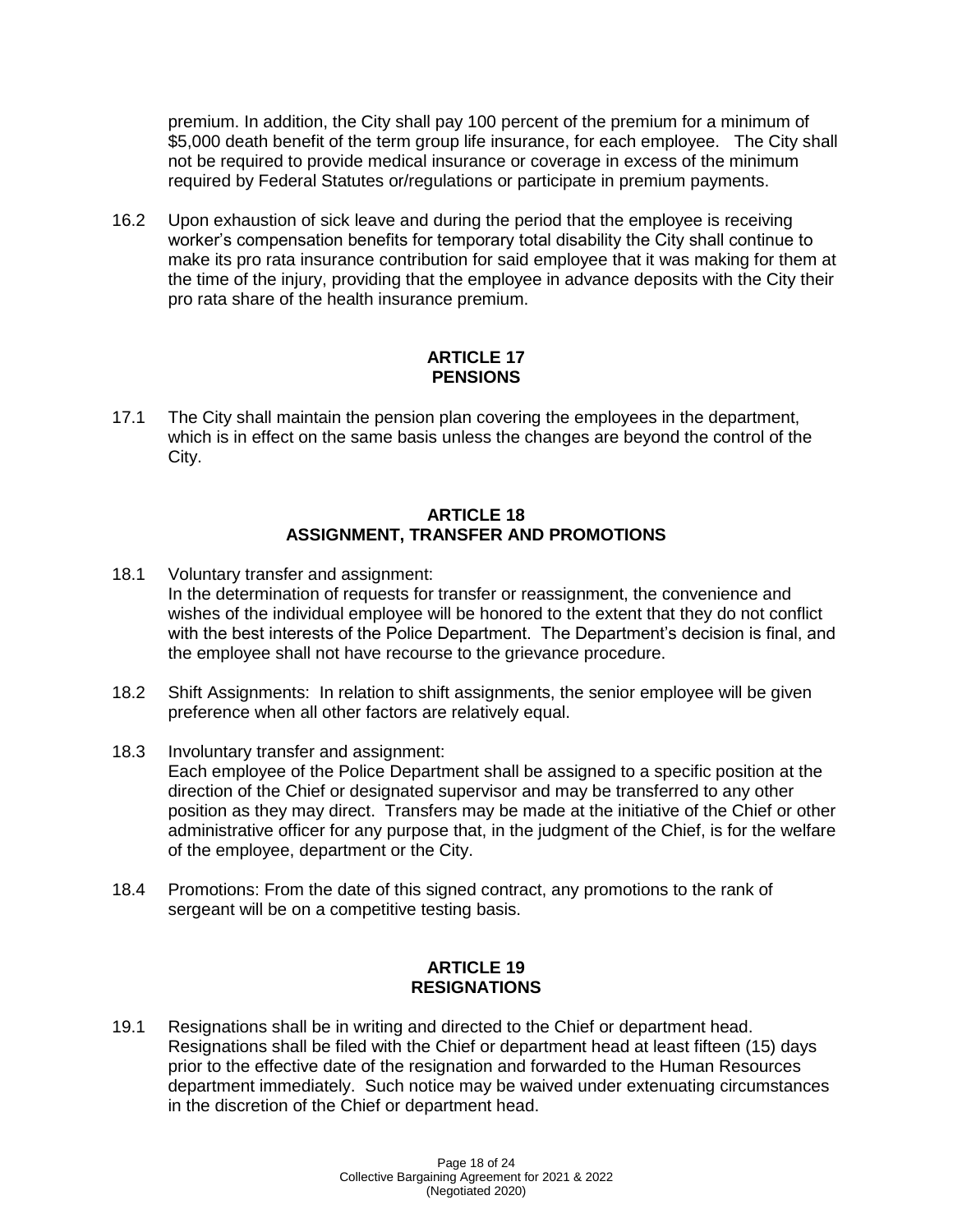#### **ARTICLE 20 WAGES AND RATES OF PAY**

- 20.1 Salary Schedule: The salary schedule shall be as set forth in the salary ordinance.
- 20.2 Starting salary: Starting salary for a new employee of the Police Department shall be on the basis of the schedules of salary ranges prescribed for the respective classes of positions. The City shall assign salary levels to each classification based on the level of responsibilities and skills and working conditions of the position due to economic conditions, City's ability to pay, and comparable salary levels for similar positions in other governmental jurisdictions and private business, and other appropriate data.

#### 20.3. Shift Differential:

Sworn officers, including patrol officers, detectives, and sergeants, shall receive a shift differential of \$1.00 per hour worked between 17:00 – 21:00 and a shift differential of \$1.50 per hour worked between 21:00 – 07:00. When a sworn officer's shift carries over after 07:00, the shift differential may be extended for that officer with the approval of the Chief or Officer in Charge.

- 20.4 FTO Pay: Any officer performing field training officer duties with a recruit will receive an additional \$.50 per hour when performing such duties.
- 20.5 Effective January 1, 2003, there shall be an established step system for the positions of police officer and detective. Step increases would occur according to the follow schedule:

| Completion of one (1) year       |   | 1 step             |
|----------------------------------|---|--------------------|
| Completion of two (2) years      | - | 1 additional step  |
| Completion of four (4) years     | - | 2 additional steps |
| Completion of six (6) years      | - | 1 additional step  |
| Completion of eight (8) years    |   | 1 additional step  |
| Completion of twelve (12) years  | - | 1 additional step  |
| Completion of sixteen (16) years |   | 1 additional step  |

Step increases require the completion of years of service and also successful completion of required training. When step increases are earned they will be effective the pay period in which the employee's anniversary date falls.

#### Sergeants:

| Completion of one (1) year as sergeant          |            | 1 step |
|-------------------------------------------------|------------|--------|
| Completion of three (3) years as sergeant       |            | 1 step |
| Completion of five (5) years as sergeant        |            | 1 step |
| Completion of seven (7) years as sergeant       | $\sim$ $-$ | 1 step |
| Completion of nine (9) years as sergeant        |            | 1 step |
| Completion of eleven (11) years as sergeant -   |            | 1 step |
| Completion of thirteen (13) years as sergeant - |            | 1 step |
| Completion of fifteen (15) years as sergeant -  |            | 1 step |

#### Promotions:

Promotion to Sergeant would be at grade 20, to the next step higher than their current salary or a minimum increase of 5.0%, whichever is greater.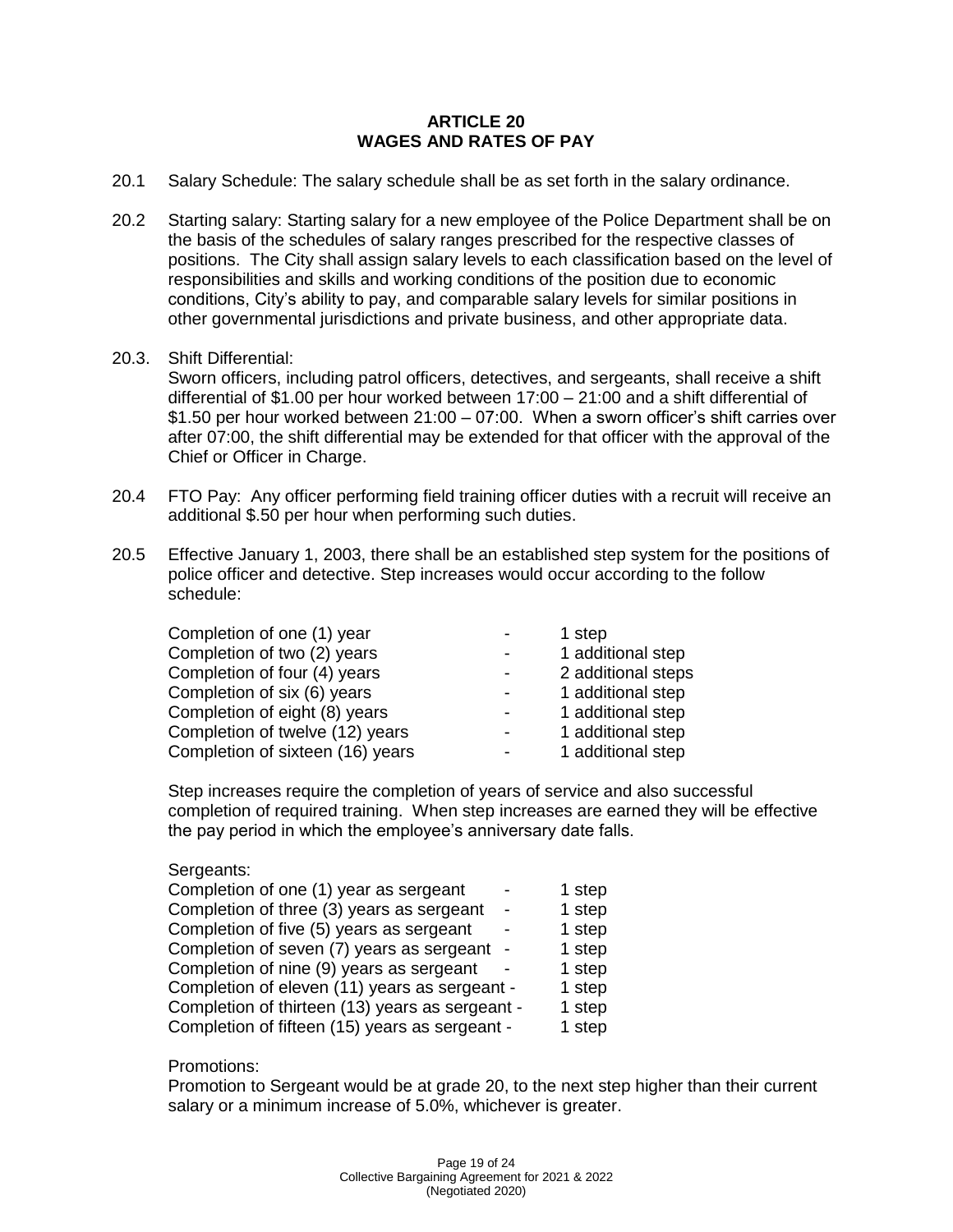## Detectives:

Assignment to detective would be at grade 17, to the next step higher than their current salary. A reassignment of a detective to patrol officer will be to grade 16 at the step they had before their assignment to detective but with any steps they would have received if they had not been assigned to detective. A notice of intention to reassign the employee will be provided to the employee and the Labor Council. Upon request of the Labor Council, the City will meet with the employee and a Labor Council representative to discuss such reassignment before it becomes effective. A reassignment of a detective to patrol officer is not subject to the grievance procedure.

#### 20.6 Grid Adjustments:

The City of Aberdeen will increase the salary grid by 5.0% for 2021 and 2.5% for 2022.

- 20.7 Recruitment: To assist with the recruitment of certified police officers, the City of Aberdeen reserves the right to implement an "in hire range" policy.
- 20.8 Members of the Special Response Team (SRT) will be paid at their overtime (OT) rate of pay from the time the SRT Incident Commander assigns the SRT member to the SRT incident team until the time the SRT member is released from SRT incident duties by the SRT Incident Commander. The Incident Commander shall be the final arbiter of each SRT member's OT hours per incident, and his/her decision is not grievable.

## **ARTICLE 21 CORRECTIVE ACTION**

- 21.1 It is understood that the City of Aberdeen and the Aberdeen Police Department reserves the right to establish and enforce work rules or guidelines. These rules cannot be in direct conflict with this agreement, but are binding and enforceable within this agreement and, when enacted, will become a part hereof by reference. The City recognizes that when employing progressive discipline whenever possible forms of discipline prior to discharge shall be exhausted to include oral and written warnings. These rules are designated to protect the best interests of the employer activities and the employees. Their purpose is to correct erring employees before they engage in unacceptable actions. These rules must be enforced if they are to have any meaning or purpose. The City of Aberdeen's method of corrective action will include and be limited to nondisciplinary action such as work improvements or oral/written reprimands, coaching statements or performance reviews.
- 21.2 Any written corrective action will become part of the employee's personnel file. Refusal to sign any document with the clarifier "signing does not imply agreement with, but merely that the contents have been made known to me and discussed" will be considered insubordination**,** and subject to disciplinary action.
- 21.3 Failure to follow and complete satisfactorily the work improvement program may lead to further corrective action or disciplinary action.
- 21.4 Written corrective action(s) which may result in an adverse employment decision shall be a grievable issue.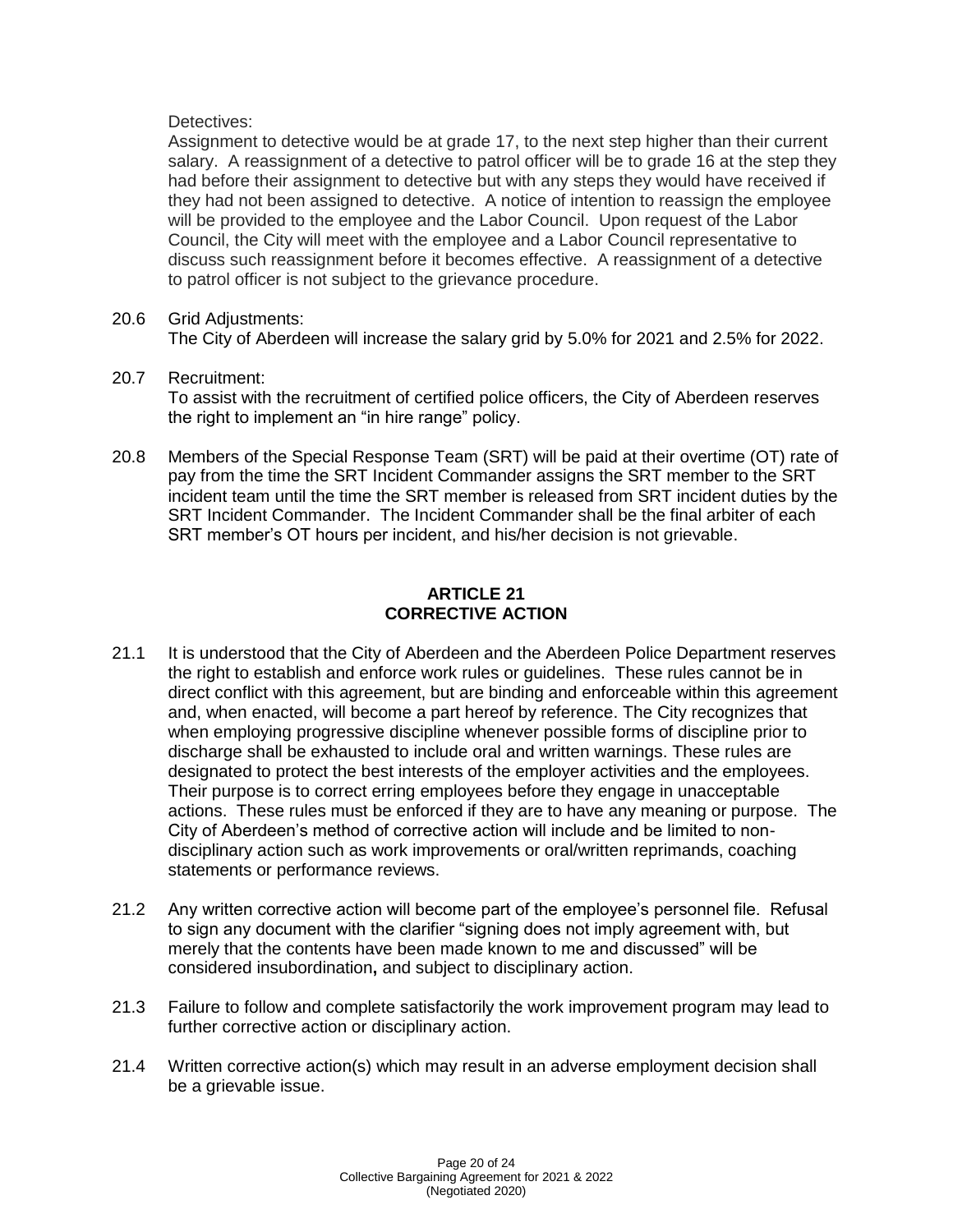## **ARTICLE 22 DISCIPLINARY ACTION**

- 22.1 Disciplinary matters may not be used for further disciplinary action after six (6) years of date of occurrence by either party.
- 22.2 An employee removed, discharged, suspended, or reduced from their position will be furnished in writing the reasons for the action taken.
- 22.3 It is understood that there are offenses for which disciplinary action may be warranted, including termination. No employee shall be disciplined or discharged without just cause.

#### 22.4 DISCIPLINARY ACTION GRIEVANCE PROCEDURE

- Step 1: Filing of grievance with a neutral party: After notice of disciplinary action, the individual will have ten (10) calendar days to file a grievance with the Human Resources department. A neutral party will be jointly selected by the City and Union and mutually agreed upon within thirty (30) calendar days of the filing of the grievance. The cost and expenses required by the neutral party, and attorney fees will be borne by the losing party. If a neutral party cannot be agreed upon, or is not available a neutral party shall be appointed by the presiding Circuit Judge in the Fifth Judicial Circuit. The decision of the neutral party shall be presumptively correct upon review.
- Step 2: Appeal to the Department of Labor: If not resolved, the aggrieved employee will have thirty (30) calendar days from receipt of decision of neutral party to appeal their grievance to the Department of Labor. The decision of the Director of the Division of Labor and Management shall be binding provided that same is not in violation of then existing South Dakota law. The cost and expenses of appeal and attorney fees for both parties will be borne by the losing party.

#### **ARTICLE 23 UNIFORMS**

23.1 When the City requires an employee to wear a uniform, it shall be furnished to the employee as needed, complete with all necessary insignia and other identification. The cost of cleaning or laundering or attaching any insignia or other identification furnished by the department shall be borne by the employee. When required, a clean uniform shall be worn each day. When replacements are needed, the uniform to be replaced must be returned to the department. In the event an employee leaving the service of the City fails to return their uniform, a deduction will be made for such clothing on their final paycheck.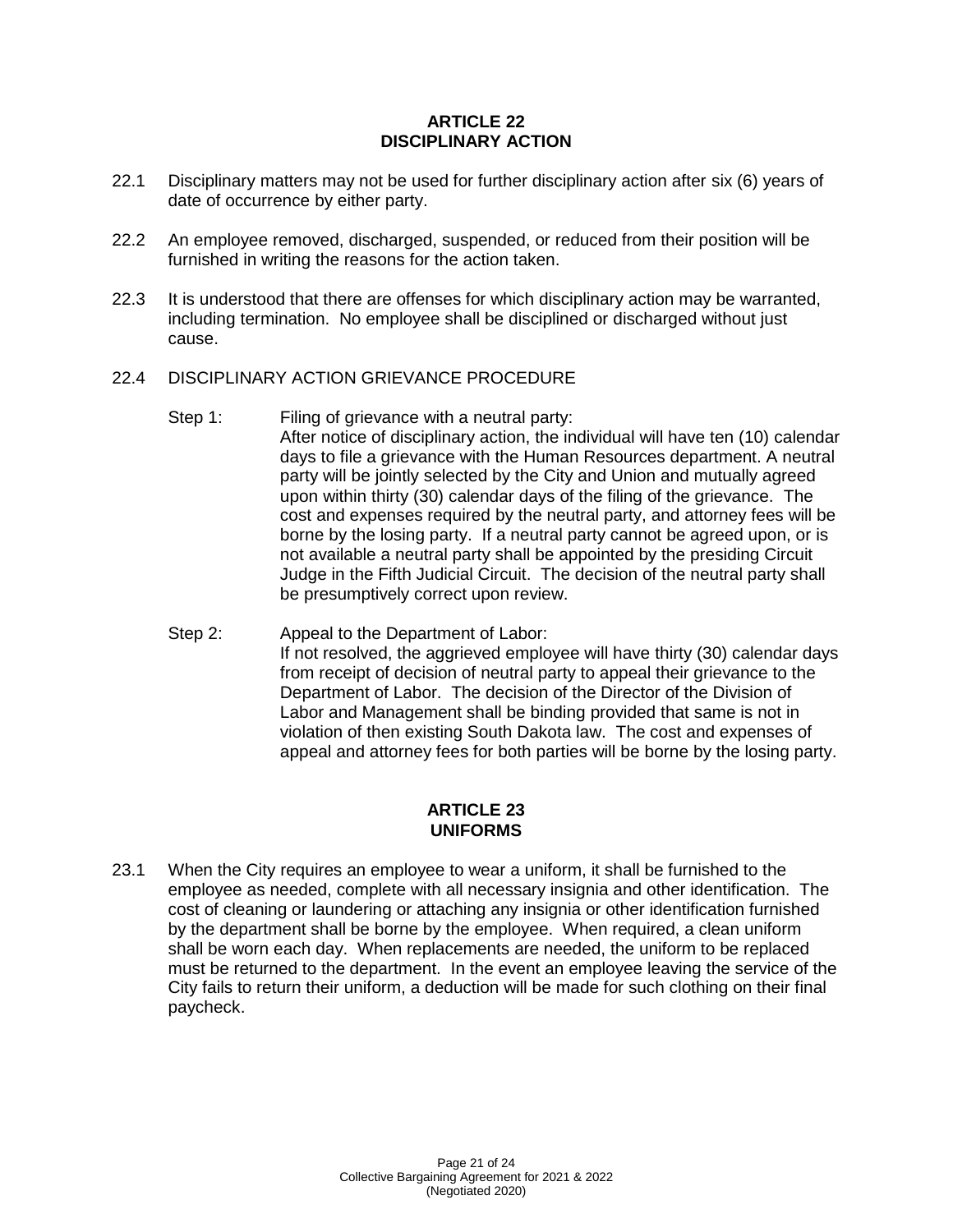#### **ARTICLE 24 EXAMINATIONS/REQUIRED IMMUNIZATIONS**

- 24.1 When, in the judgment of the Chief of Police, employees of the department should have an examination to verify that they are fit to perform their duties, the employee will be required to undergo an examination at the expense of the City. The Chief shall designate the licensed professional that will conduct the examination.
- 24.2 In the event that a member of the department is exposed to a communicable disease in the line of duty and a physician recommends that a certain shot or shots be given to the employee, the City will pay for the cost of such shot or shots. Where the physician also recommends that members of the employee's family living at the same address be given the shot or shots, the City will pay for the cost of such shot or shots.

# **ARTICLE 25 RESERVED.**

# **ARTICLE 26 ADOPTION OF ORDINANCES**

26.1 All articles of this agreement are subject to the provision that as to any article that must be adopted in whole or in part by ordinance or resolution to become effective, the City shall make every reasonable effort to secure the enactment of such ordinance or resolution.

## 26.2 SAVINGS CLAUSE

Should any part or provision herein contained be rendered or declared invalid by reason of existing or subsequently enacted legislation or by any decree of a court of competent jurisdiction, such invalidation of such part or provision of this agreement will not invalidate the remaining portions thereof.

## **ARTICLE 27 RESERVED.**

## **ARTICLE 28 EFFECTIVE DATE AND DURATION OF AGREEMENT**

- 28.1 All the provisions of this Agreement shall become effective on January 1, 2021. There will be a reopening of the contract on August 1, 2022, for the purpose of discussing wages; Section 12.1; Section 20.3; and limited to three (3) other items. Upon the expiration of this agreement, the terms of the agreement in effect on December 31, 2022, shall remain binding upon all parties until a new contract is ratified.
- 28.2 Provided that the Union continues to be certified as bargaining agent, a meeting will be held in the Human Resource Department on or about August 1, 2022, for simultaneous submission of Union/City proposals. Negotiations to be conducted thereafter at mutually agreeable times, with negotiation rules being established at the first meeting.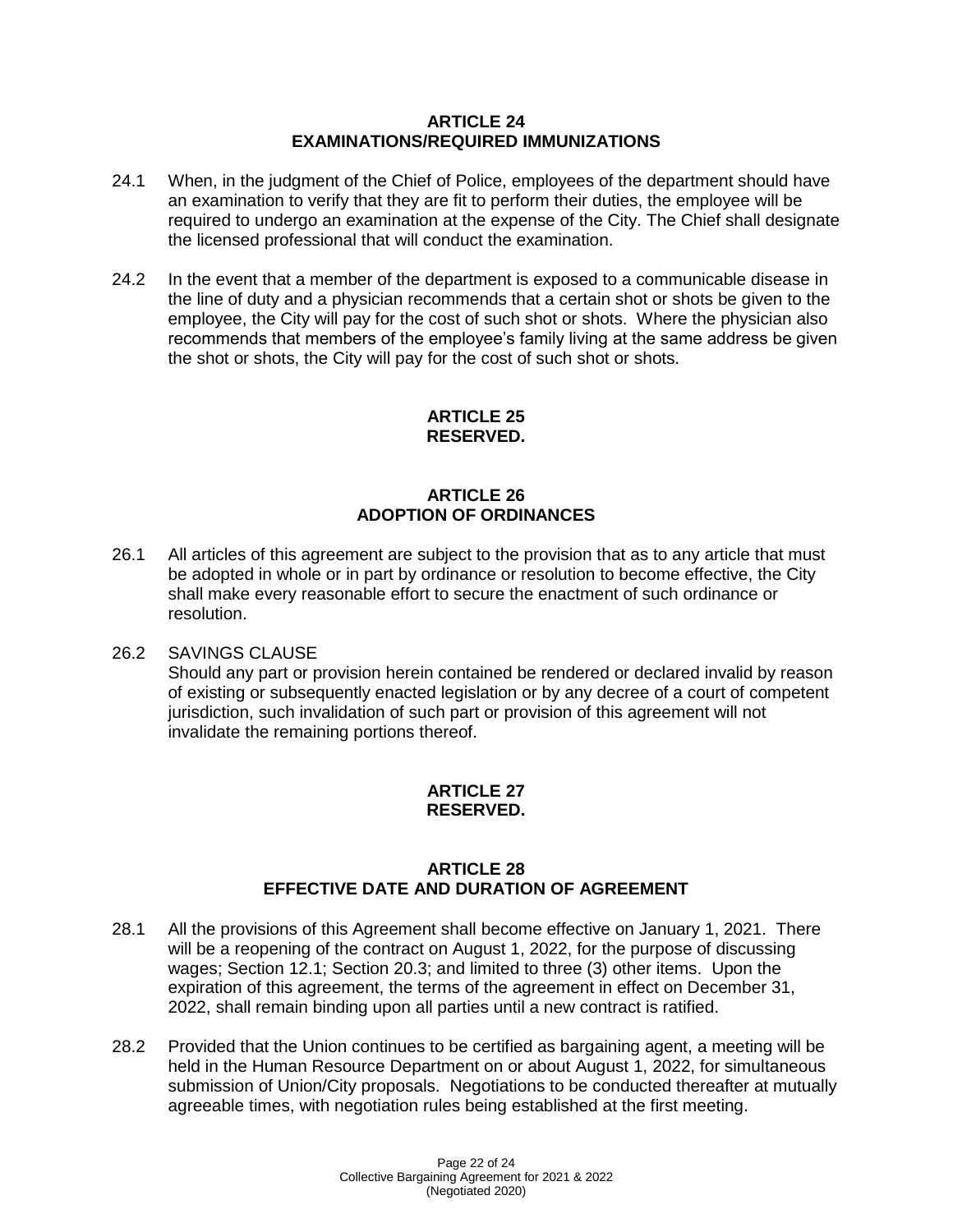28.3 This Agreement shall remain in effect during negotiations and shall continue to remain in full force and effect until such time as a new agreement is reached**.**

## **ARTICLE 29 INTERPRETATION OF THIS AGREEMENT-RESOLUTION OF DISPUTES**

29.1 In interpreting this agreement and resolving disputes hereunder, the parties, any mediator, arbitrator, court of law, "neutral party" and the South Dakota Department of Labor, shall, in rendering a decision, rely upon the collective bargaining agreement itself, arbitral precedent, the past practices of the parties, and, only if preemptive of the forgoing directive, external law such as state and federal court and statutory provisions.